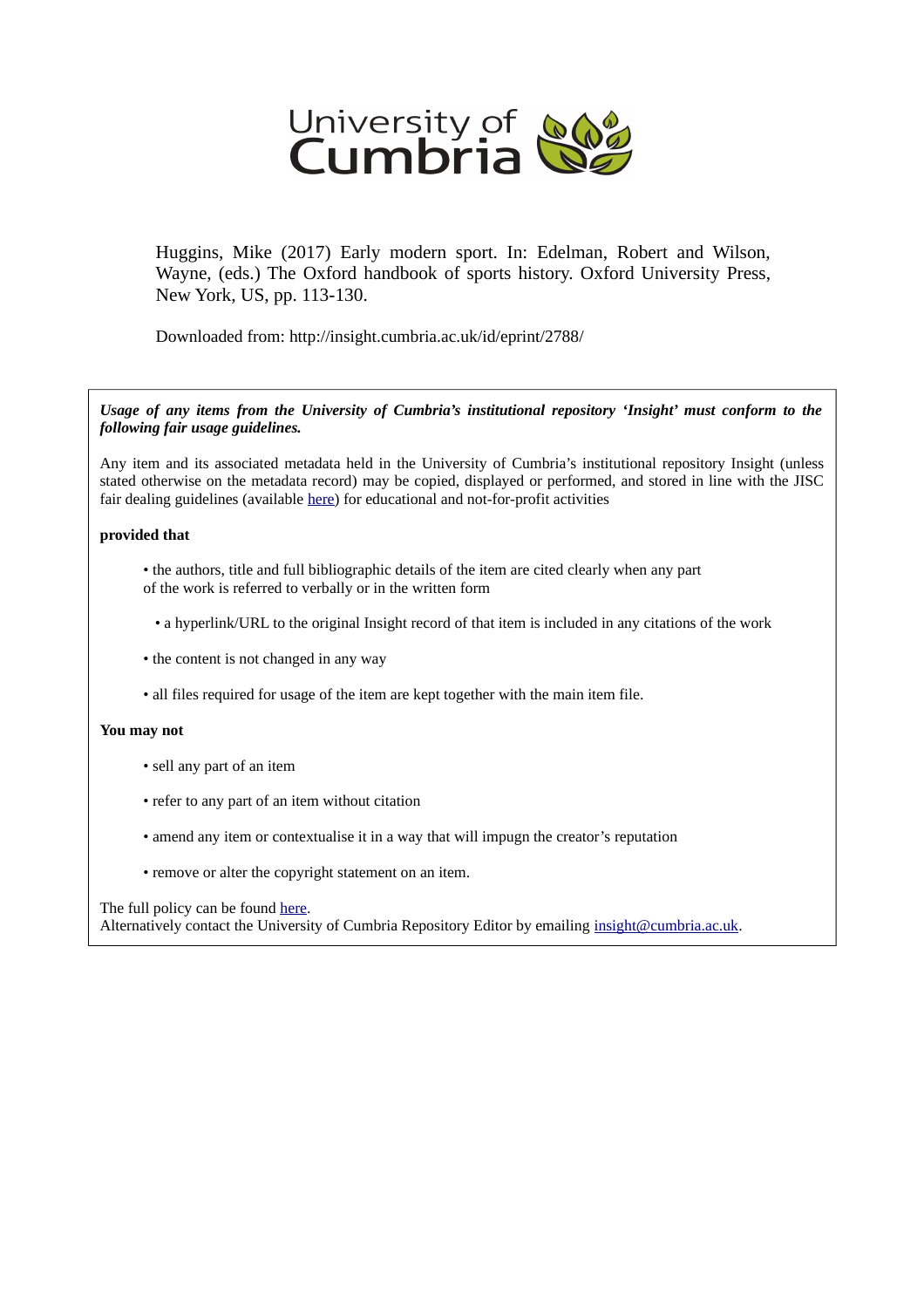#### **Early Modern Sport**

## **Mike Huggins**

The 'early modern' has always suffered problems of periodization. Its beginnings overlap with the late middle ages, when 'sport' and athletic exercise were moving away from military training. It encompasses the Renaissance, Reformation, and counter-Reformation and the scientific shifts of the Age of Enlightenment, movements which were diverse chronologically, geographically, culturally and intellectually. Some historians link its beginnings to block-printing, the beginning of the Tudor period or the rediscovery of America in the late fifteenth century; others to the early sixteenth century and the Reformation. Its end dates are equally problematic. The French Revolution is sometimes used, or the nebulous beginnings of the industrial revolution.

Its sporting source material is likewise challenging: simultaneously rich yet also fragmentary and patchy with many silences and biases. Sport was rarely a main focus of discussion. Even so, different discourses indicate that sporting and other leisure activities, in complex cultural combinations, were becoming more apparent across the period. Such sources reflected the intellectual interests of the male leisured elite, helping to legitimate their leisure time and practices.

The new medium of print reflected and helped to shape new forms of sporting lifestyle, disseminating rules, playing skills and expected behaviour patterns. Recreational guidebooks and manuals focused on the sports popular with their dominant readership. This was usually in sports with military connections such as wrestling or swordsmanship, horse riding, archery or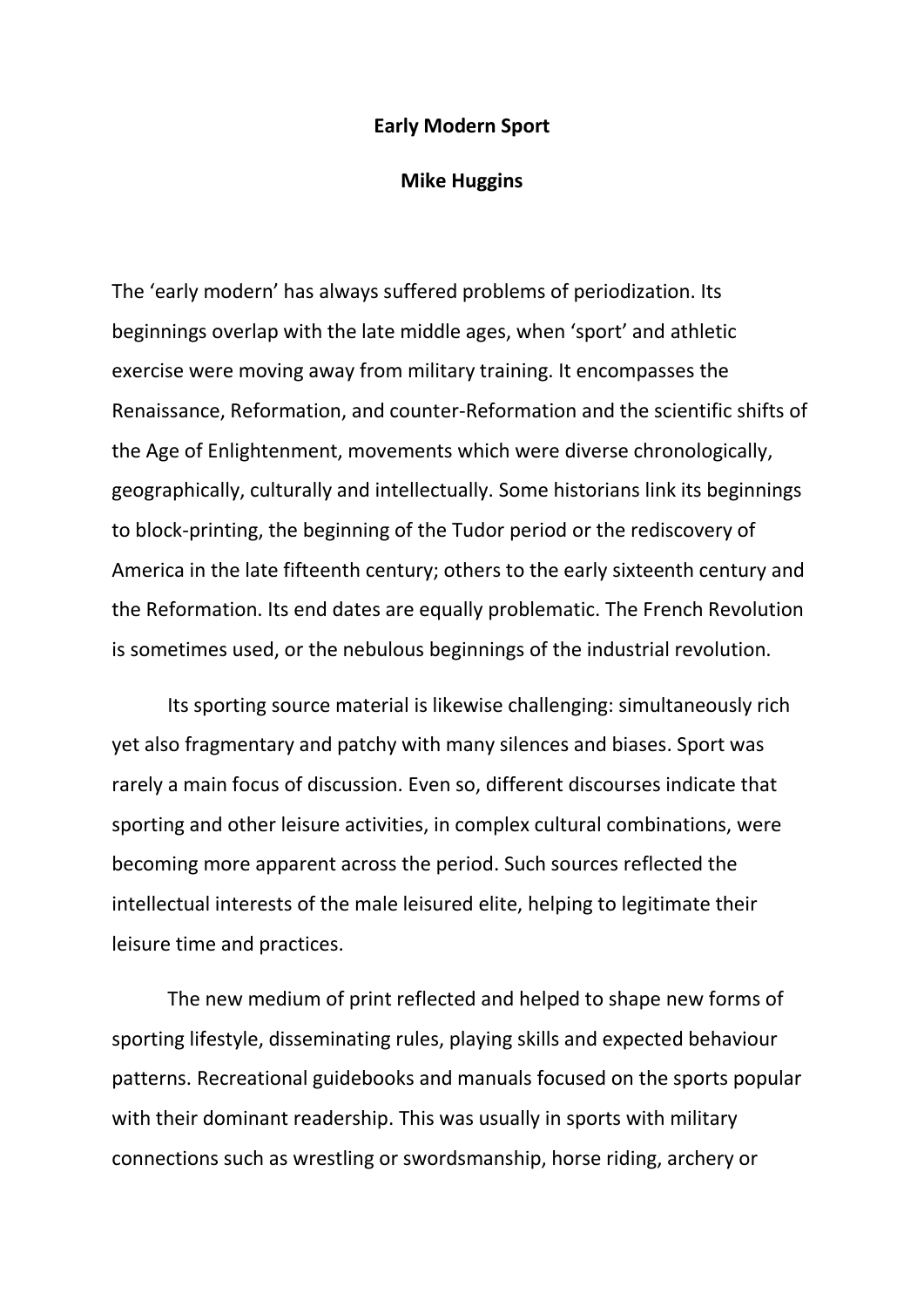swimming. During the Renaissance educators, surgeons and military theorists all stressed sporting leisure was necessary and utilitarian, beneficial psychologically, and vital for battle training, guiding appropriate social behaviour and *healthy* exercise. Moral discourses stressed moderation, not excess. Pedagogic discourses and educational programmes written for courtiers, university students and children stressed the importance of recreational physical exercise to develop strength, suppleness, physical appearance or mental and moral wellbeing and to gain status and respect. Renaissance humanists such as Castiglione looked back to the classical past, and stressed the hygienic values of exercise to improve the capacity to study. Medical discourse stressed the positive, psychological health-preserving roles of moderate sporting exercise to keep genteel bodies in balance. Juristic literature, especially from Italy and Spain, debated the economic relationship between profits and gambling games, adding to the published moral, religious and political debates about sport. Sport increasingly appeared in fiction. Rabelais's *Gargantua* (1534), for example, made 218 mentions of sports and games, and sport assumed literal and metaphorical centrality in popular works of literature such as Shakespeare's histories. Diaries, autobiographies, memoirs, journals and other personal documents show that some rulers and many of the elite enthusiastically enjoyed playing or watching physical sports, seeing them as legitimate outlets for their physical energies. The diaries and chronicles of P.H Mair (1517-1579), an Augsburg official and sports fan, for example, reveal fascinating data on fencing and the rules, prizes, participants, winners, expenses and dates of various competitive target shooting events in German cities.<sup>1</sup>

If sources for elite (learned) culture are good, sources for the study of popular (often illiterate) culture are more scattered. The boundaries between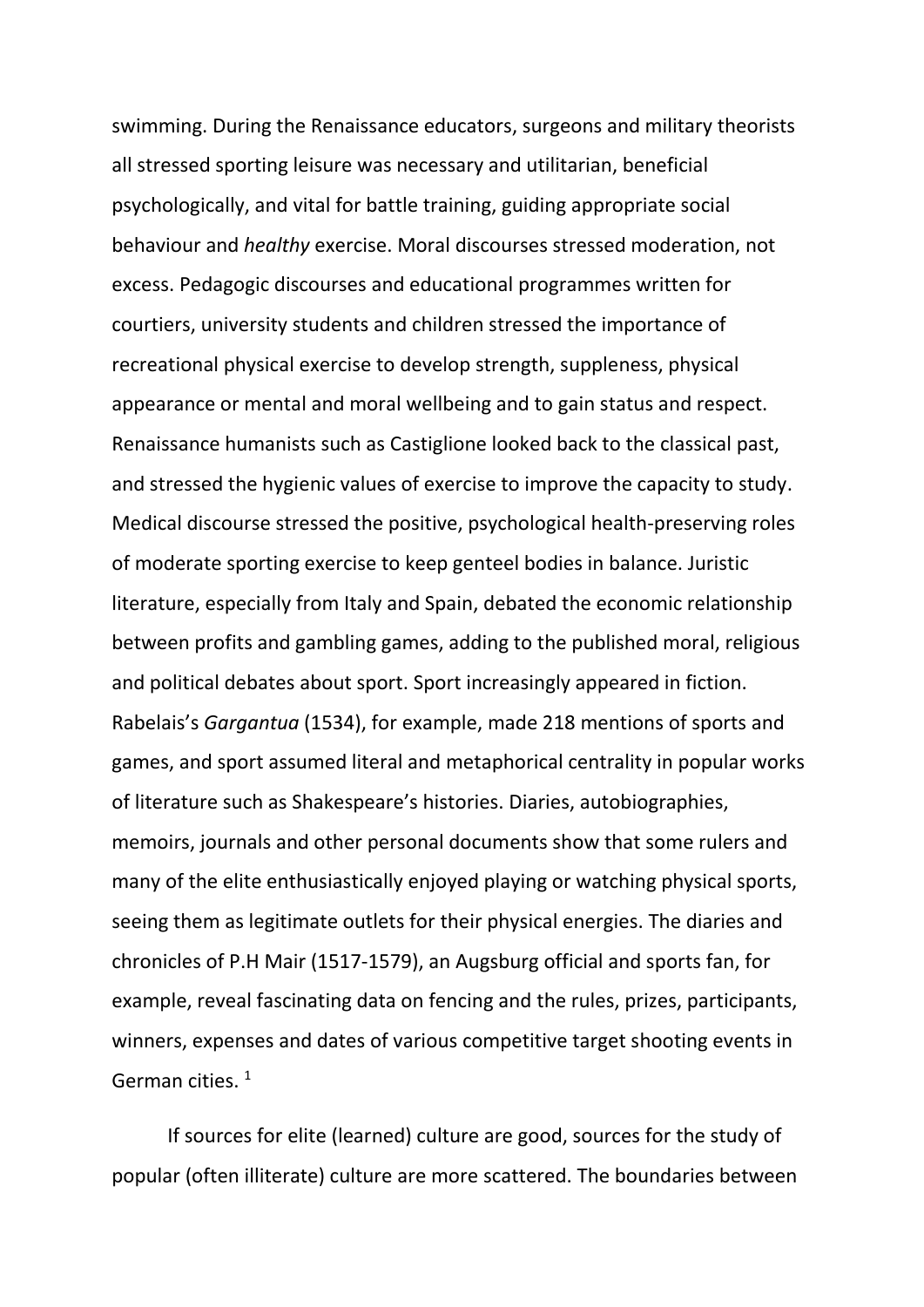work and leisure activities were drawn differently in different regions and at different times in ways which are not yet clear. The multifaceted and fragmented micro-cultures that made up commoners ('the lower sort') and their recreational experiences and ideological sporting involvements were rarely worthy of notice unless deemed problematic. Even in 1801 when the antiquarian Joseph Strutt wrote on English sport he concentrated on the rural exercises practiced by persons of rank. However he also covered those more generally practiced, alongside pastimes enjoyed in towns and domestically.<sup>2</sup>

From the late seventeenth century competitive sport events, prize money and results were more widely publicised. This was first through pamphlets, broadsides, woodcuts, posters or copperplate engravings and then by weekly newspapers. These appeared first in mainland Europe and then in Britain, where there were twelve London newspapers and twenty-four provincial papers by the 1720s. This new coverage stimulated interest and aided sport's growth.

Can we use the word 'sport' for these various callisthenic, competitive or recreational physically participative games, activities and pleasurably enjoyable sporting recreations, often associated with refreshment and regeneration in terms of mind, body or soul?<sup>3</sup> Specialists in modern sport usually think not, making technical distinctions between 'play', 'game', 'contest' and 'sport'. Historians of early-modern sports, recognising sport's complex, multi-layered contemporary status, and functional and political roles in exercising and disciplining people and individuals, have been happier to use the term to explore the extent to which such 'sport' developed across Europe in its various physical, material and ideological entities. Cultural historians have variously utilized early modern concepts of 'recreation', 'sport', 'refreshment', 'diversion' or 'exercise' in order to do so.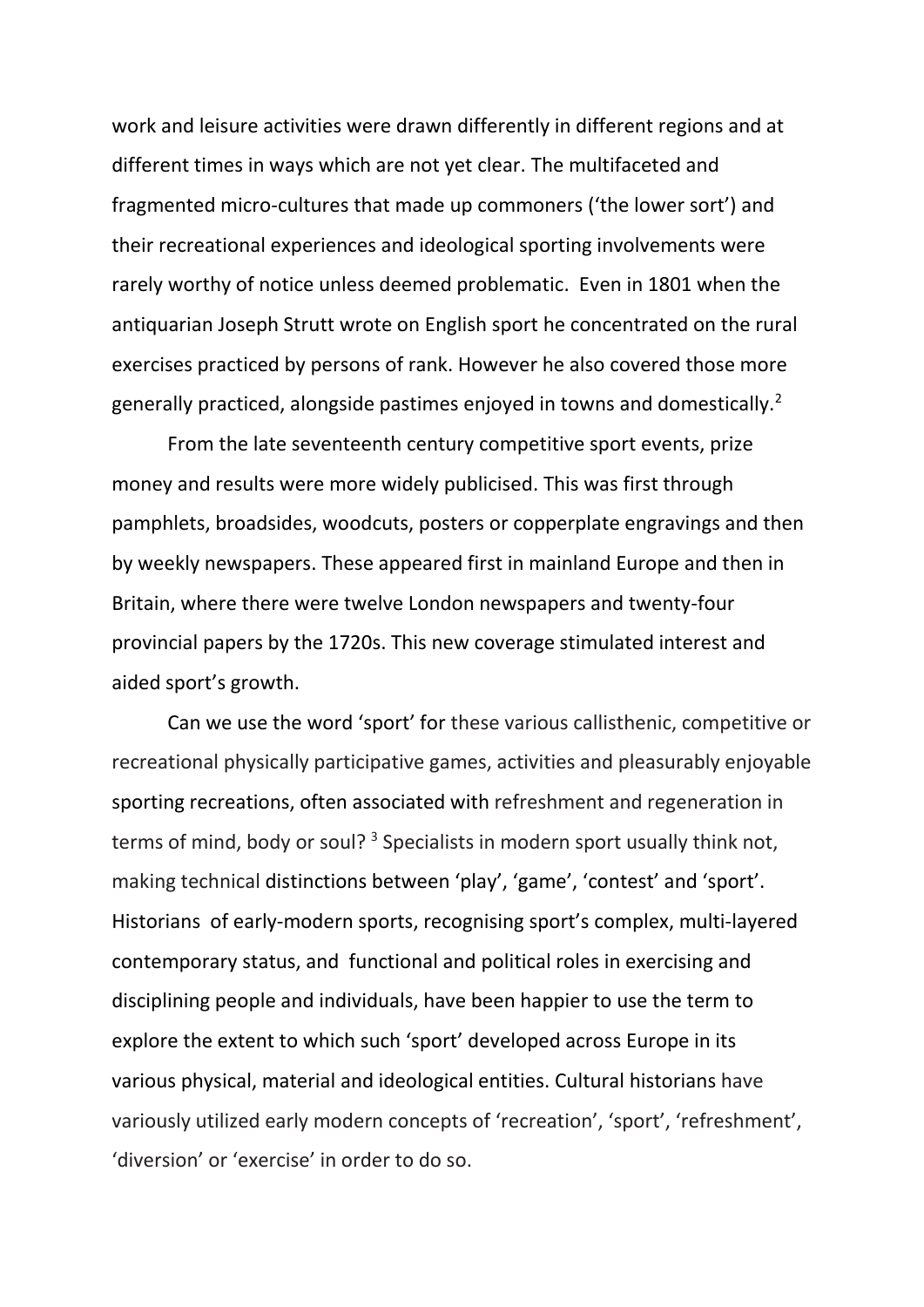Social consciousness was elusive, with varied, fluid, and complex social identities, driven by context. It was linked to wealth and income, administrative power and prestige, and to deferential hierarchies such as order and degree, not to modern notions of 'social class'. Most recreation was undertaken with people of similar status. Early modern society's perceptions, descriptions and representations of economic function and societal position indicate a sense more of 'sorts' of people. They lived in highly differentiated communities which were far from uniform, rigid or unchanging in their patterns of inequality. Marks of gentility separated perhaps four or five per cent of the population from the common people. The experiences and relationships formed around sport were important for the predominantly male political and ruling elite, the 'gentlemen', the small numbers of tight-knit nobility, plus land-owning gentry, leading churchmen and very wealthy, socially-prominent urban bourgeoisie, with their honour code. Enthusiasm for sport was widespread even in the sixteenth century in the courts of France, England, Spain, Italy, Germany and elsewhere. And open-air public sporting events attracted participants and spectators of all sorts, even if social contexts and structures of power which included wealth, age and marital status shaped culture and sporting experiences.

## **The moral, religious and political battleground of sport**

Early modern sport has to be set in its moral, religious and political context. Both ecclesiastical and civil authorities periodically attempted to exert some discipline, control and direction over popular sports, festivities, and 'carnival' activities that only just contained potentially dangerous counter-moralities. Mendicant preachers preached against sport even in Renaissance Italy but Puritanism, in its multiple manifestations across the larger cities of Europe,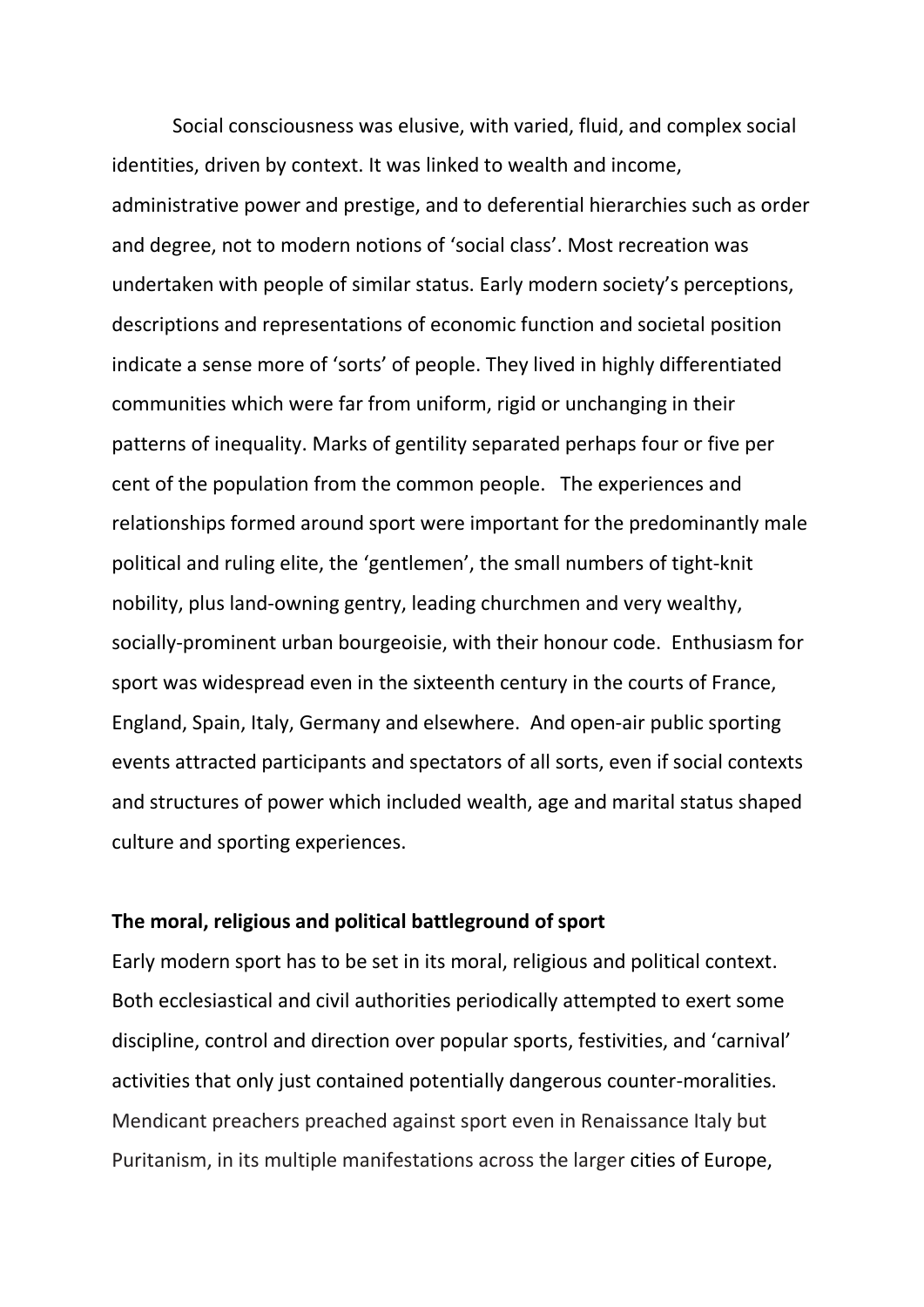Britain and America, found it most problematical. Reformist and radical Puritans were austere, sincere, purposeful, militant, zealous, egalitarian and moralist, wanting to assertively repress all non-spiritual forms of recreation. They were suspicious of sport's frivolity, pleasure, occasional violence, passionate feelings and cruelty, its links to gambling, self-destructive indulgence and 'mere idleness' rather than proper purpose. A pleasure-loving, sinful people needed to be policed and purified to create a holy, 'saved' community. Sunday was for worship, quiet contemplation, good works and reflective spirituality, not skittles or wrestling.

Puritanism probably retarded rather than furthered modern sport, though it effected some reformation of manners amongst the 'middling sort'. Puritans showed little opposition to callisthenic-style healthy exercises, despite occasional offensives against traditional rural pastimes. Some commended, in moderation, 'innocent' amusements and 'honest' and 'sober' recreations such as archery, shooting, running and wrestling or hunting, hawking and wildfowling, though with limited enthusiasm, agonizing over their moral appropriateness. In colonial America, such activities had instrumental functions. There was limited concern for animal suffering, despite Biblical support for the belief that animals should not suffer unnecessarily. As Keith Thomas has noted, in early modern England 'exploitation [of animals], not stewardship, was the dominant theme.<sup>'4</sup> In the later eighteenth century evangelical Methodism began preaching against the cruelty of more plebeian sports such as throwing sticks at cocks, bull-baiting and bull-running, alongside the gambling and prostitution found on racecourses, and this marked a further shift in Nonconformist attitudes. Tory squires, uninterested in Enlightenment philosophies, continued to enjoy hunting, fishing and shooting, unmolested.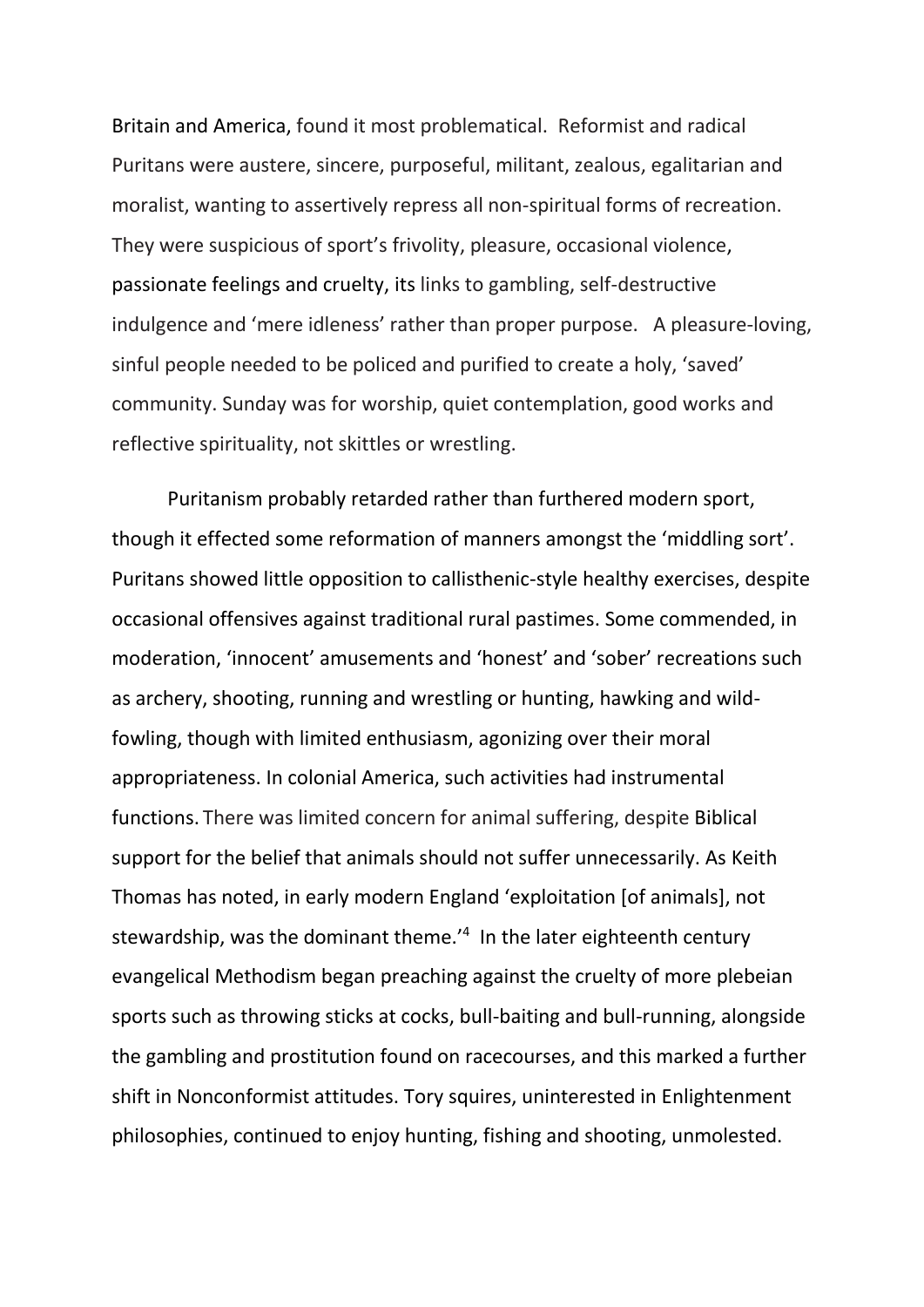Many simply regarded Puritans as 'killjoys', and moved away from religious ideas, emphasising individual consciousness and choice.

The state already played a role in sports debate. In the fifteenth century, state proclamations were more likely to condemn Sunday sports such as bowling or bull-baiting only as unlawful distractions from important military exercises. In Tudor England, urban authorities sought to compel men to develop their military skills. Coroners' reports between 1500 and 1576 indicate that at least fifty-six English individuals died in the context of archery practice.<sup>5</sup> In European Catholic cities in the sixteenth century sports such as tournaments, target shooting, fencing or horseracing took place on Sundays. Protestant rulers were less convinced. In Britain growing Puritan power in some counties meant that ritual festivities and sports were faced with increasing opposition. This produced a royal reaction, a 'cultural counteroffensive'.<sup>6</sup> In *The King's Declaration of Sports* (1617), James I attempted to distinguish between lawful and unlawful sports. He stressed moderate 'lawful recreation' for his 'good people', emphasising the need for military preparedness, promoting games and sports on Sundays and holy days, though condemning interference with religious services. Charles I took a similar stand though he banned Sunday bull and bear baiting, wrestling and bowling. Sport became increasingly ambivalent, a focus of moral discourse and contestation concerning its salutary and harmful societal characteristics, especially if done to excess.<sup>7</sup> Robert Dover's Cotswold Games, valorised in *Annalia Dubrensia*  (1636), supported Charles in celebrating poetry and sport as communal competitions but made concessions to Puritanism by renouncing gambling. The Cromwellian period saw edicts against all Sunday sports activities, represented as popish and disreputable, a view critiqued in Isaac Walton's *Compleat Angler* (1653). In 1654 a Protectorate Ordinance banned cockfighting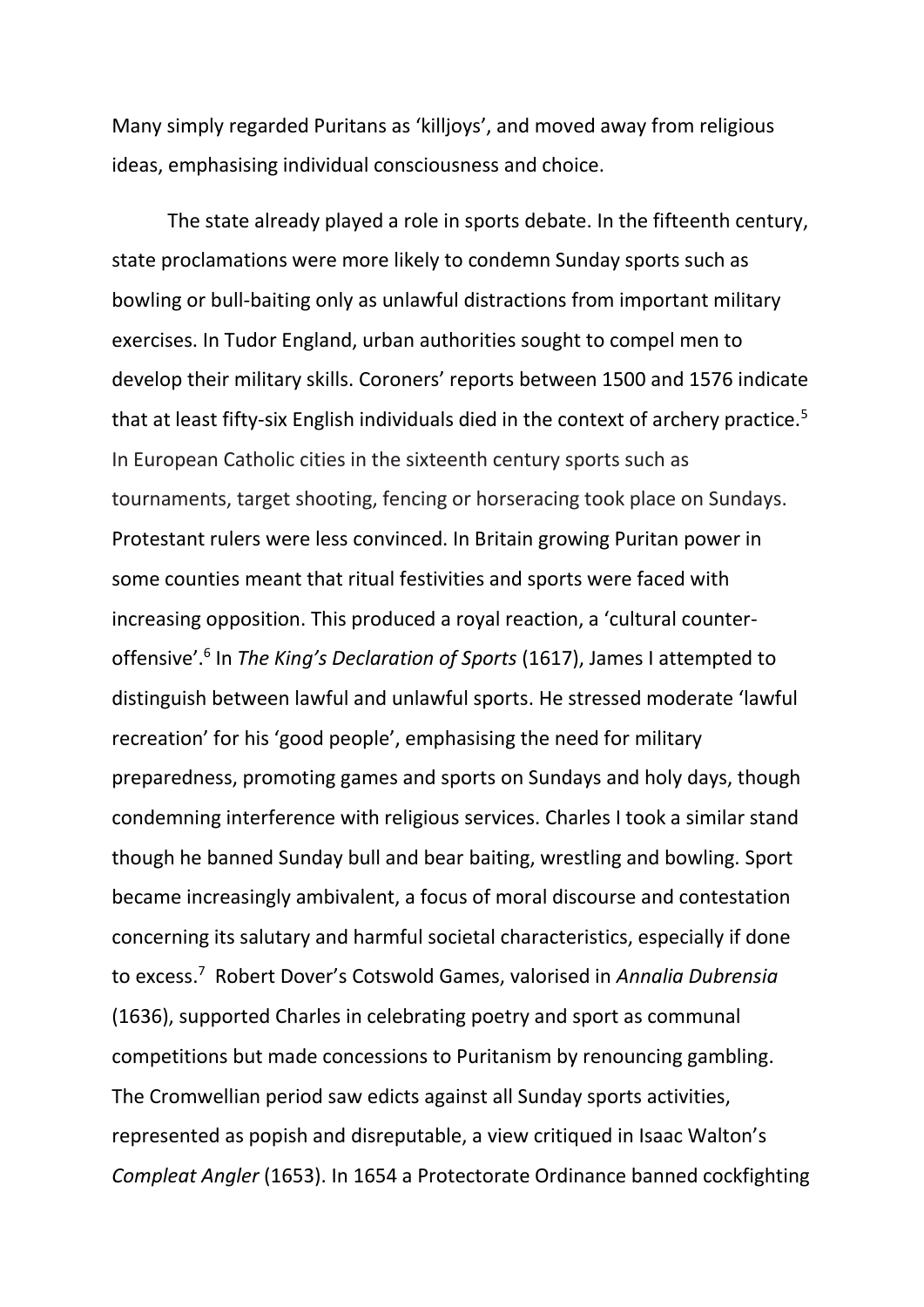because fights disturbed the peace and were 'commonly accompanied with Gaming, Drinking, Swearing, Quarreling, and other dissolute Practices, to the Dishonor of God'.<sup>8</sup> Puritan controversialist Philip Stubbes made exaggerated complaint of the Sabbath being used for 'bowling, tennis playing; in bearbaiting, cock-fighting, hawking, hunting and such like…. wicked and ungodly pastimes and vain pleasures of the flesh'.<sup>9</sup> Horseracing was banned lest it provided a pretext for plotting, and other gambling sports almost disappeared until Charles II on his return reaffirmed the place of sport and play.

#### **The characteristics of early modern sport**

In an often insightful, scholarly and impressively wide-ranging study, Allen Guttmann provided a highly influential categorising, systematising typology. He suggested that the formal-structural characteristics of early modern sports were very different from modern sport. The latter had seven key characteristics: secularism, equality, specialisation, bureaucratisation, rationalisation, quantification and obsession with records. Modern sport, he argued, stemmed from the intellectual revolution associated with the 'Enlightenment' alongside industrial capitalism and Protestantism. <sup>10</sup>

Most importantly, Guttmann accepted that all these characteristics appeared, if sometimes sporadically, in earlier periods, including the early modern. His point was that by comparison 'the characteristics of modern sports interact systematically'.<sup>11</sup> In other words, they fitted together. In premodern times examples were more isolated, not widespread. Not all scholars noted this critical caveat. This led some to represent early modern sports in over-simplistic, essentially *negative* ways, implying that they entirely lacked such attributes, a view exacerbated since Guttmann had sometimes contrasted modern sport with 'primitive', 'preliterate', 'ancient' or 'traditional'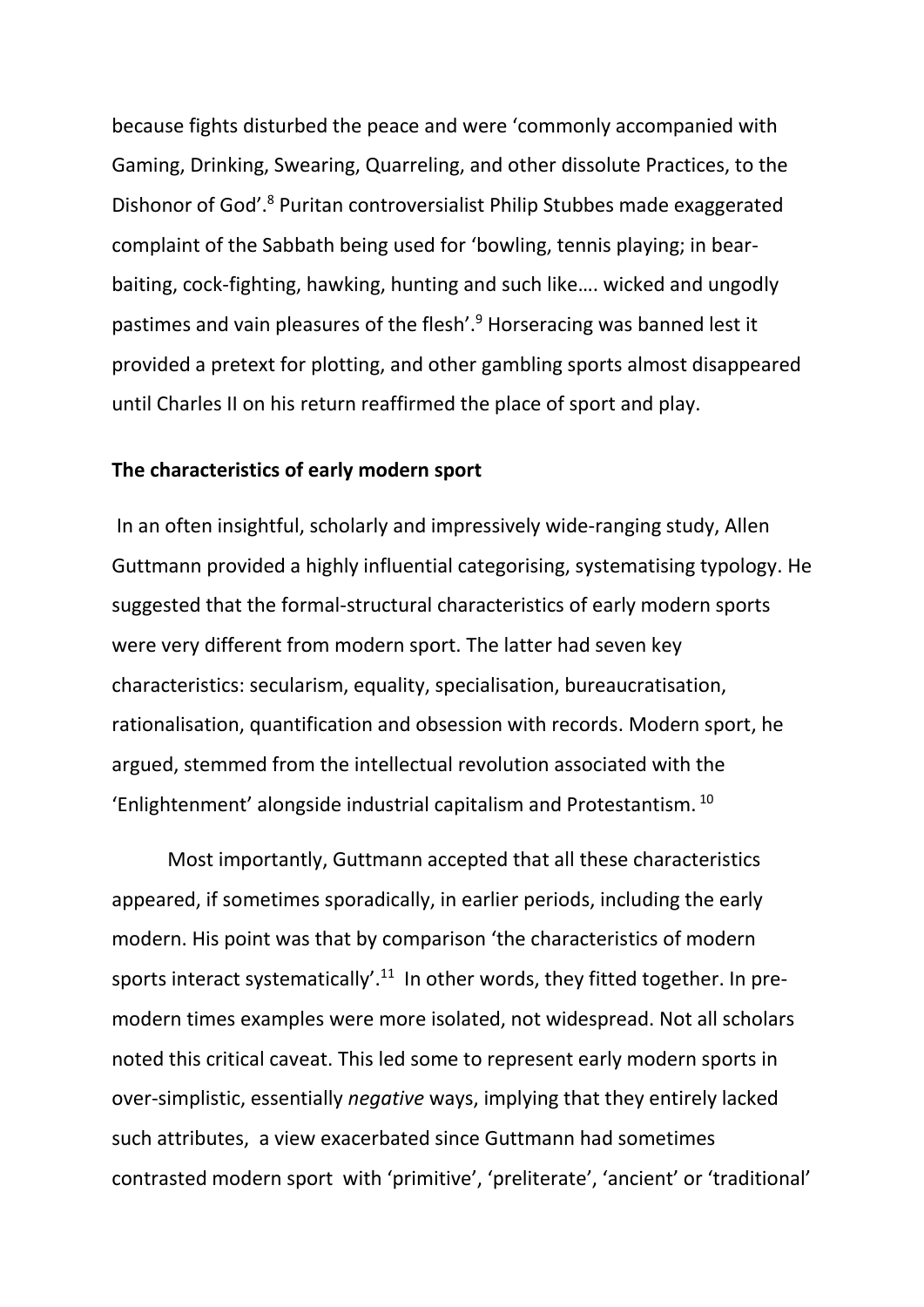sports. Such binary divisions made differences stark. They were convenient but potentially misleading. And there is still debate about how far back we can push 'modernity', however defined.

Like Guttman, Henning Eichberg seemed to imply that sport's emergence was part of broader processes of modernisation. <sup>12</sup> Sociologists have also linked the rise of modern sport to what Norbert Elias called the 'civilising process', in which people began to internalise values that reduced the levels of expressive interpersonal violence, and Michel Foucault called the rise of 'discipline'.

Another important debate has concerned the extent of fundamental discontinuity, how far there was a 'great divide' between early modern and industrial society, a distinct phase of rupture rather than an evolutionary continuum. More recent research suggests that by 1700 Britain was already deemed a modernizing society, and becoming more secular, individualistic and economically successful. <sup>13</sup> It was beginning to quantify its sport and create sporting records, although even the later early nineteenth century sporting changes accompanied large elements of continuity.

Guttmann's model attracted some criticism.<sup>14</sup> Scholars of the early modern period were quick to respond, with a collection of essays edited by Carter and Kruger on early sports records and quantification.<sup>15</sup> Recent work on the Renaissance has likewise challenged Guttmann's work. 16 Most specialists now agree that from the late-fifteenth century onwards distinctive, situationally-specific forms of physical culture were being elaborated in Europe. John McClelland has argued for a distinct period of 'Renaissance' sport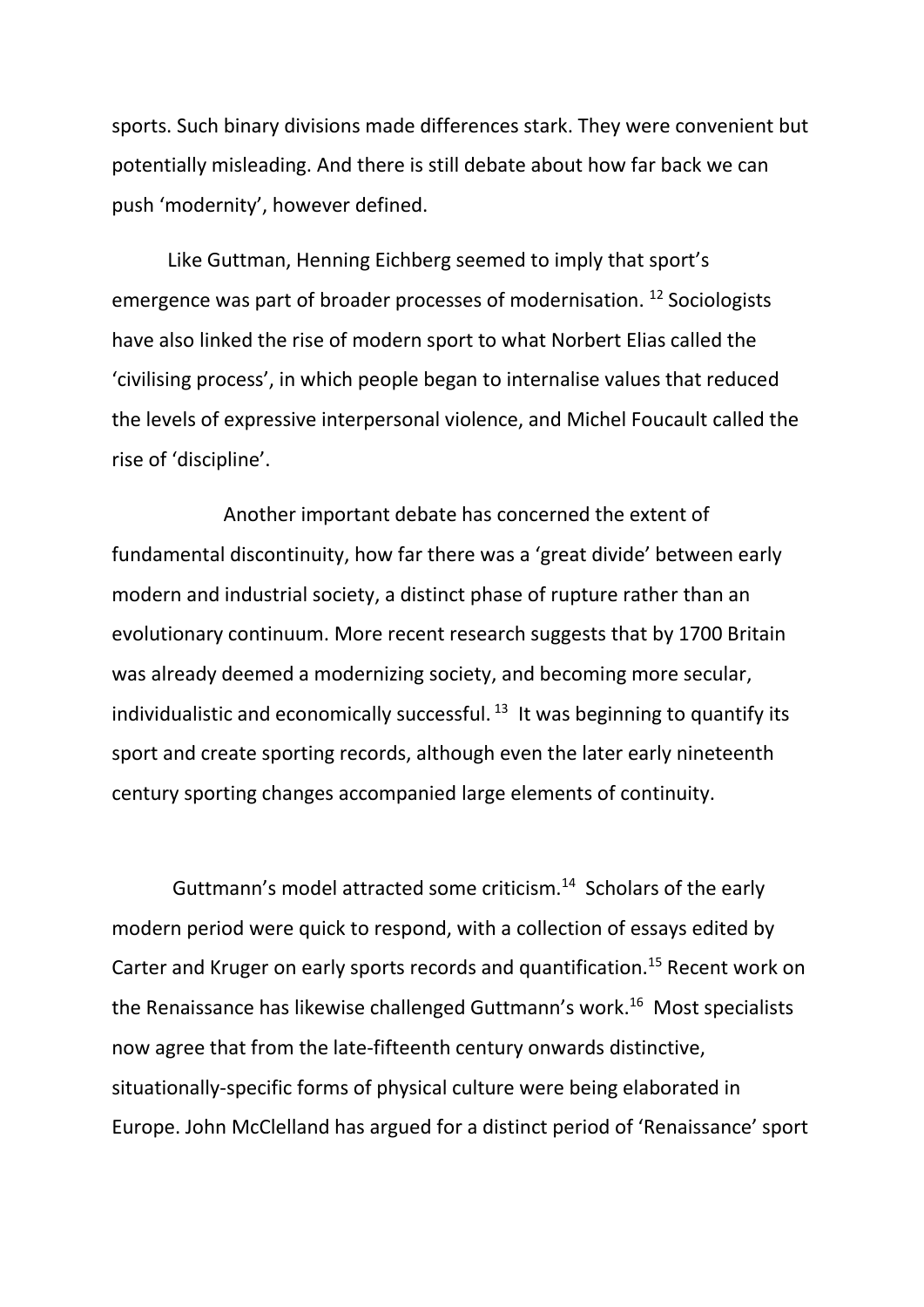lasting until the late seventeenth century, and suggested that even by the sixteenth century,

'the athletic activities that were amply practiced…were not the formless, unproblematic, ritually dominated, violent folk or noble games that most sports historiography described. They displayed organisation, purposeful motivation, structure, rules, professionalism, i.e. many of the characteristics of sport today. They just did so in a way that now seems unfamiliar'. <sup>17</sup>

In England, likewise, argued Kruger, 'many elements of modern sports [had] been there a long time' before the industrial revolution.<sup>18</sup> Cultural historian Peter Burke suggested something like modern leisure first emerged in the late fifteenth century as an analogous word, 'pastime', came into use. This led, in the sixteenth through the eighteenth century to a broader European 'leisure system', well predating the industrial revolution, albeit with multiple and uneven paths of change.<sup>19</sup> More recently, Behringer has conceptualised the early modern period as 'a distinct epoch in the history of sport', due to the high levels of institutionalisation and standardisation sport underwent in many Western European countries. He sees the Renaissance era as witnessing the sportification of tournaments, military exercises and popular games, followed by the emergence of important new sports, increasingly associated with 'modern' characteristics.<sup>20</sup> Increasingly the early modern period is being presented as an independent era in the history of sport, and also as the formative, anticipatory period of modern sport. Tomlinson and Young, for example, follow Behringer in suggesting that modern sports emerged from developments in the early modern era, rather than from industrialisation.<sup>21</sup>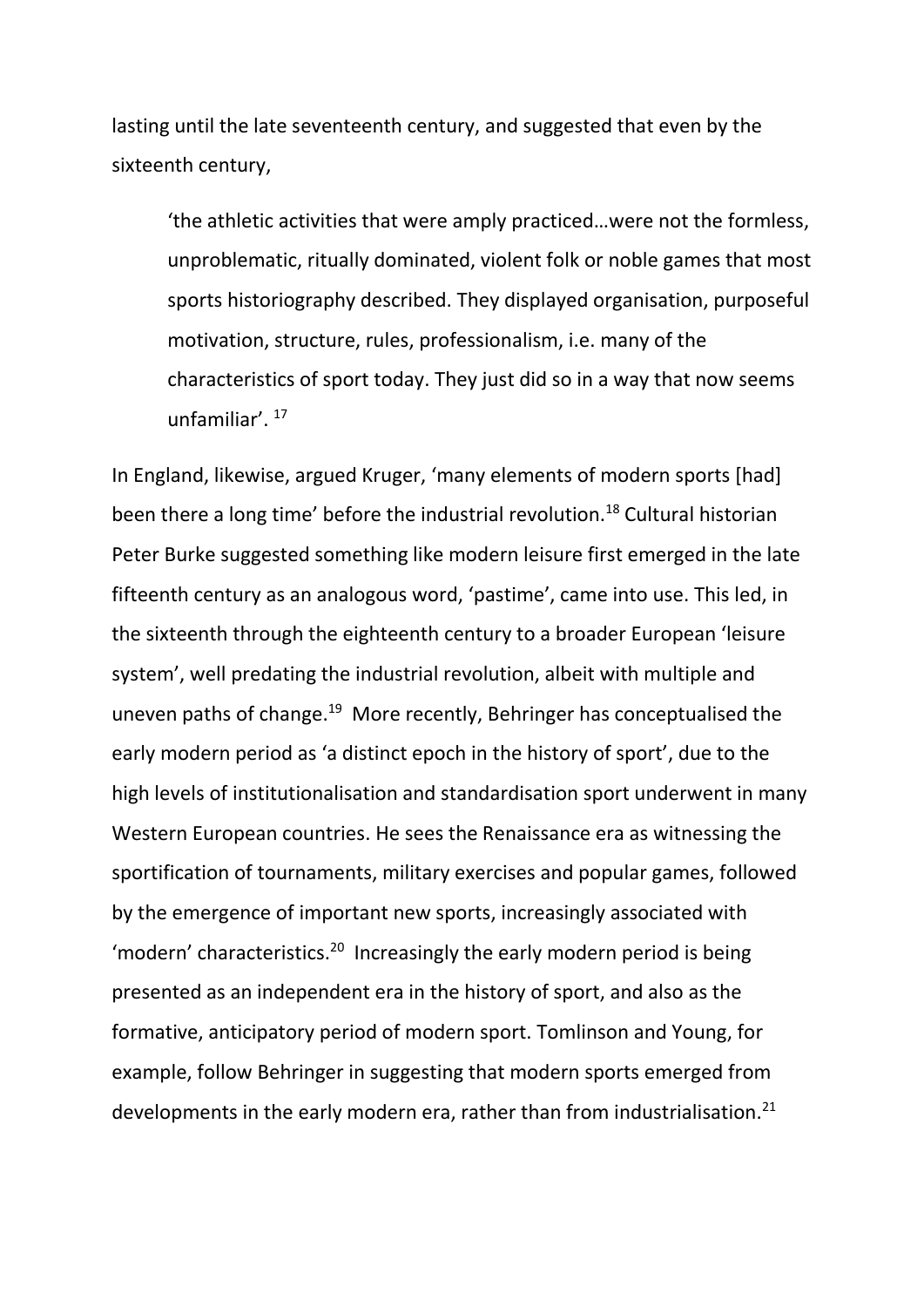To take just one example of modern sport's characteristics, sporting rules, in the early modern period these were clearly developing institutional forms, but were never uniform even within countries. Even without any national sporting authorities, printed rules and instructions were widely disseminated though books, court culture, peripatetic university students and staff and elite trans-national tourism. Rules offered orderly instructions and advice for playing, written down in printed, itemized or numerical form, and reflected the social and world-views of the rule-makers. Even in the late fifteenth century, for example, jousting rules had certain commonalities, as Ruhl has noted in comparisons between those of Francesco Sforza Visconti (1465), John Tiptoft (1466) or the tournament regulations of Heilebron  $(1485).^{22}$ 

 Italians between 1450 and 1650 produced various scoring systems for jousting, and rules and tactics for tennis, as well as fencing, team ball sports, horsemanship, and even gymnastics. The Italian priest Antonio Scaino provided his readers with regulations for *calcio* (a goal-scoring game using a kicked or batted ball), *pallacorda* (indoor tennis) and *pallone* (handball/rackets) in 1555. 23 Florentine count Giovanni Bardi (1534-1612) further codified *calcio* in 1580, providing advice for foreigners on roles, rule specialisation, and quantification.<sup>24</sup> In France various rulebooks for *jeu de paume* began appearing in the later sixteenth century, and quite detailed rules for indoor tennis with stringed racquets were provided by a tennis professional Forbet l'Aisne in 1599, by which time many Parisian courts were separate commercial units. Over time rules slowly became more complex. By 1655, for example there were eighty-three rules for pall-mall, a precursor to croquet.

The need for formation and development of rules was given further boost by betting since betting on head-to-head results needed common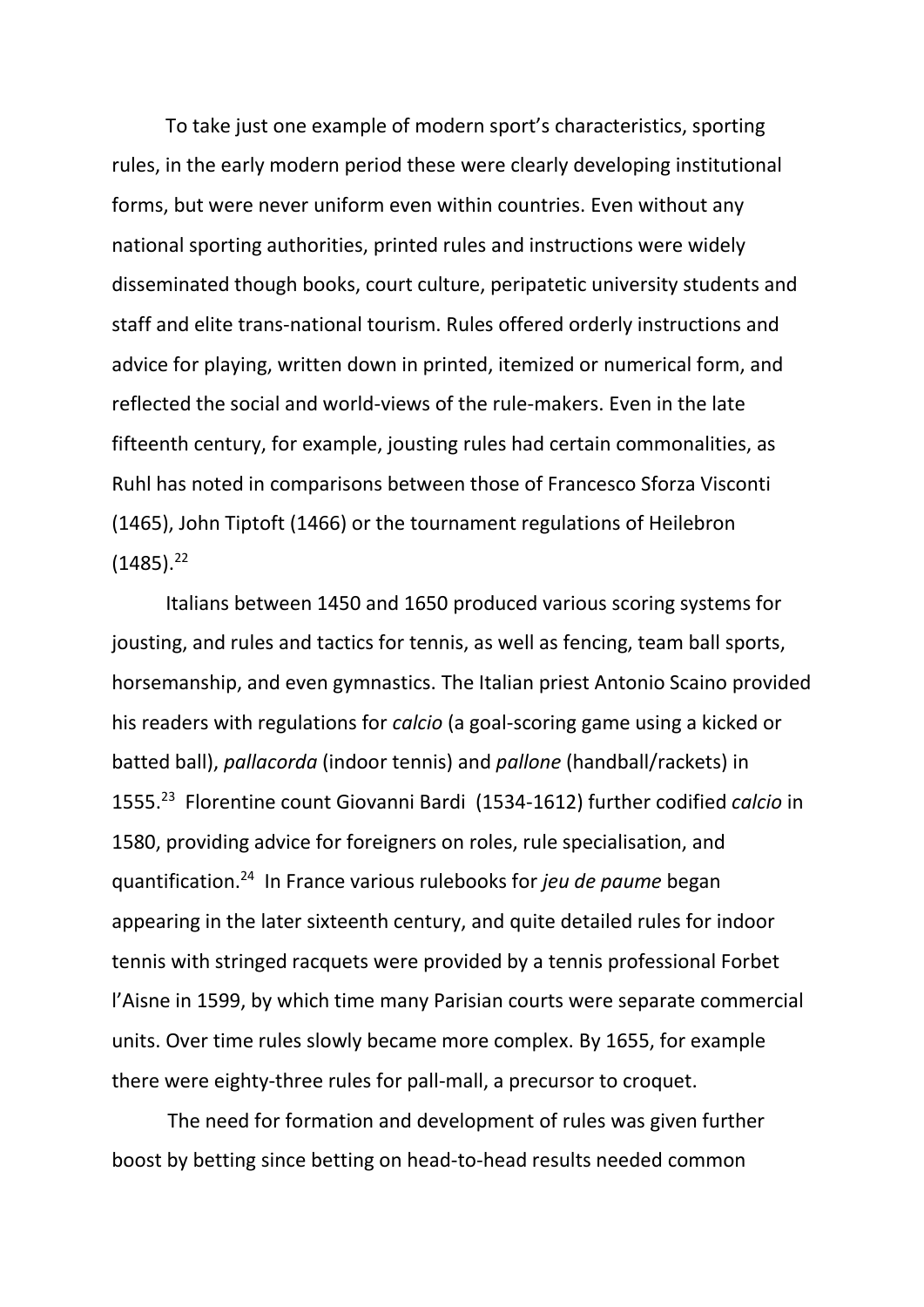features. By the mid-eighteenth century, written rules relating to betting often formed part of the contractual 'articles of agreement' common to most stakemoney contests, aimed at removing ambiguities. Contracts tried to regularise the times, places, playing practices and amounts staked. Whilst initially specific to the individual match, over time repetition and usage helped further standardisation. Gamblers might wish the odds to be twisted in their favour, so rules attempted to create 'fair play' for the contest. Sports like duelling had provided an informal means of achieving justice and defending honour. If equality was a manifestation of the modern, then the language of 'fair play', the notion of equity, a measured spirit of fairness, was being increasingly taken up by wider society from the late sixteenth century onwards. <sup>25</sup> Thereafter it was increasingly applied to sport, along with another key sporting idea, often applied to cock-fighting or horseracing, that of competitors being 'properly' or 'fairly matched' so that gentlemen could be sure of 'fair' battles and 'excellent sport'. Alongside this went 'fair gaming' and avoidance of betting disputes, so rules often set up means of arbitration in order to arrive at more reliable, agreed, unbiased verdicts. So in horseracing, the twenty rules laid down by Charles II for the running of the Newmarket Town Plate in 1665, and rules of racing for a course at Newton Heath, Lancashire, laid out in 1678 by the local lord of the manor, both focus largely on betting aspects, as do other local rules of the period. Cockfighting rules first appeared in print in Cheny's *Racing Calendar* for 1743, but they were clearly of earlier origin, and its rules increasingly travelled. In South Carolina in 1768, cockfights 'adhered to the rules of cocking in England'. The first printed (thirteen) rules of golf were issued by the Gentlemen Golfers of Leith in 1744, for a competition usually played on Saturdays, instituted when the city presented them with a silver club as a prize, with the winner made captain for the year. A newly founded coastal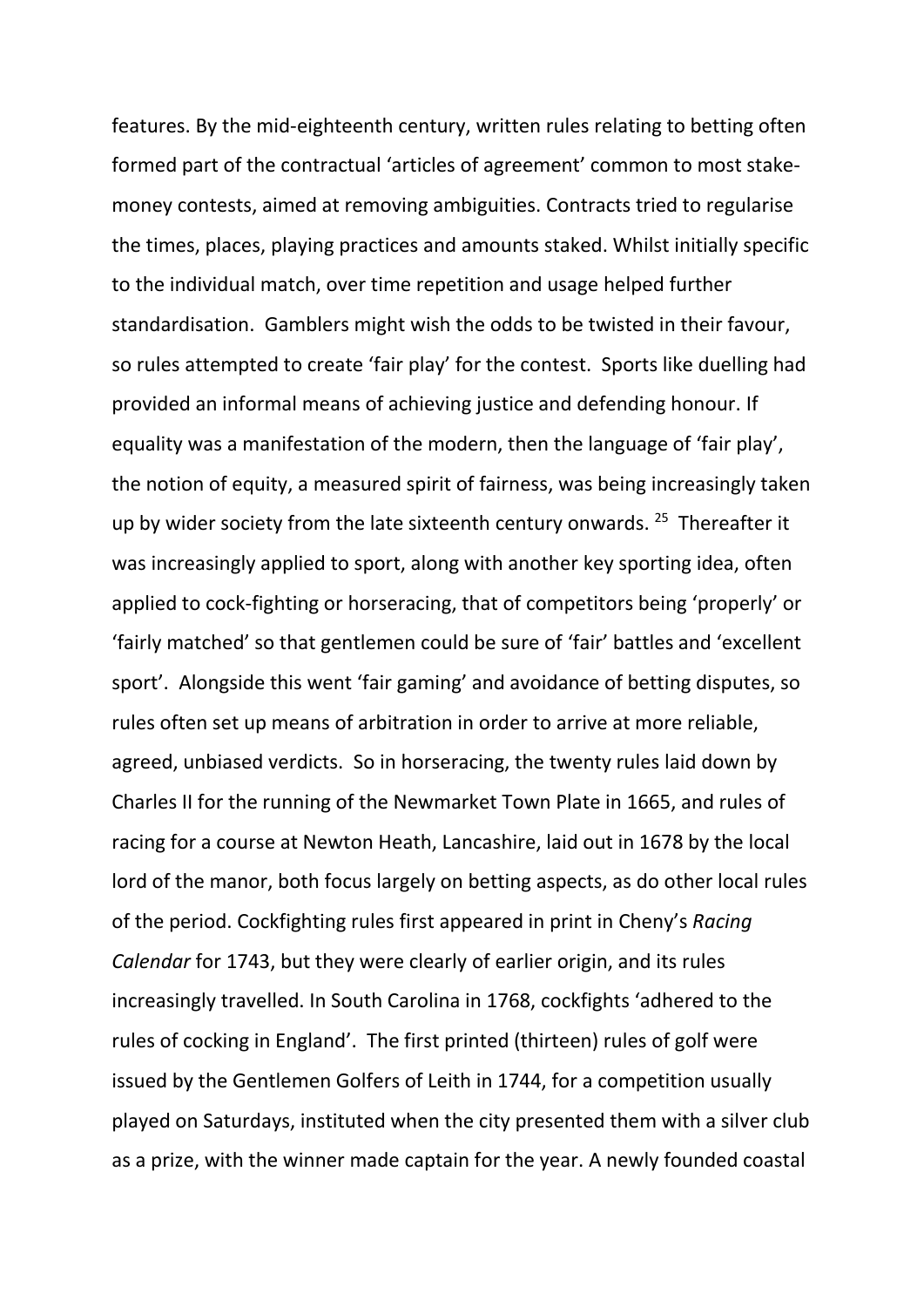golf club at St Andrews, the Society of St Andrews Golfers, specified that they related to the game as played on St Andrews links but otherwise copied these rules almost verbatim for their own silver club competition. But in all sports, whilst there might be overlap, there was rarely wider agreement across regions. In hare-coursing, 'Laws of the Leash' were laid down by Thomas Howard, 4<sup>th</sup> Duke of Norfolk, in the sixteenth century to govern competitive matches between two hounds, and were commonly drawn on thereafter, but as late as 1828 it was common to find that 'the principle upon which courses are decided vary in different countries and over different grounds'.<sup>26</sup>

Cricket had been played for a century under various generally understood but unwritten rules before they were written down in the articles of agreement for a match in 1727 between teams organised by the Second Duke of Richmond and Mr. Alan Broderick, heir to Viscount Middleton, which specified time, place, stakes, numbers on each side, and how to settle disputes. A published version of the rules in 1744 by the 'Cricket Club' which played at the Artillery Ground in London showed that the game had taken on many of its permanent features such as the length of the pitch, the size of the wickets, and the forms of dismissal. These cricket 'laws' as they were symbolically labelled, were clearly intended to be more universally applied. Boxing rules were written down by pugilist-turned-boxing-promoter, Jack Broughton in August 1743 to control the conduct of fights on stage in his London amphitheatre, where he had introduced more social exclusivity to further encourage upper-class attendance. As such rules spread they contributed to future national standardization and to the emergence of national and sometimes international sporting culture.

Alongside such factors as rule development or the growth of sports architecture, the growing institutionalisation of sport can be seen in many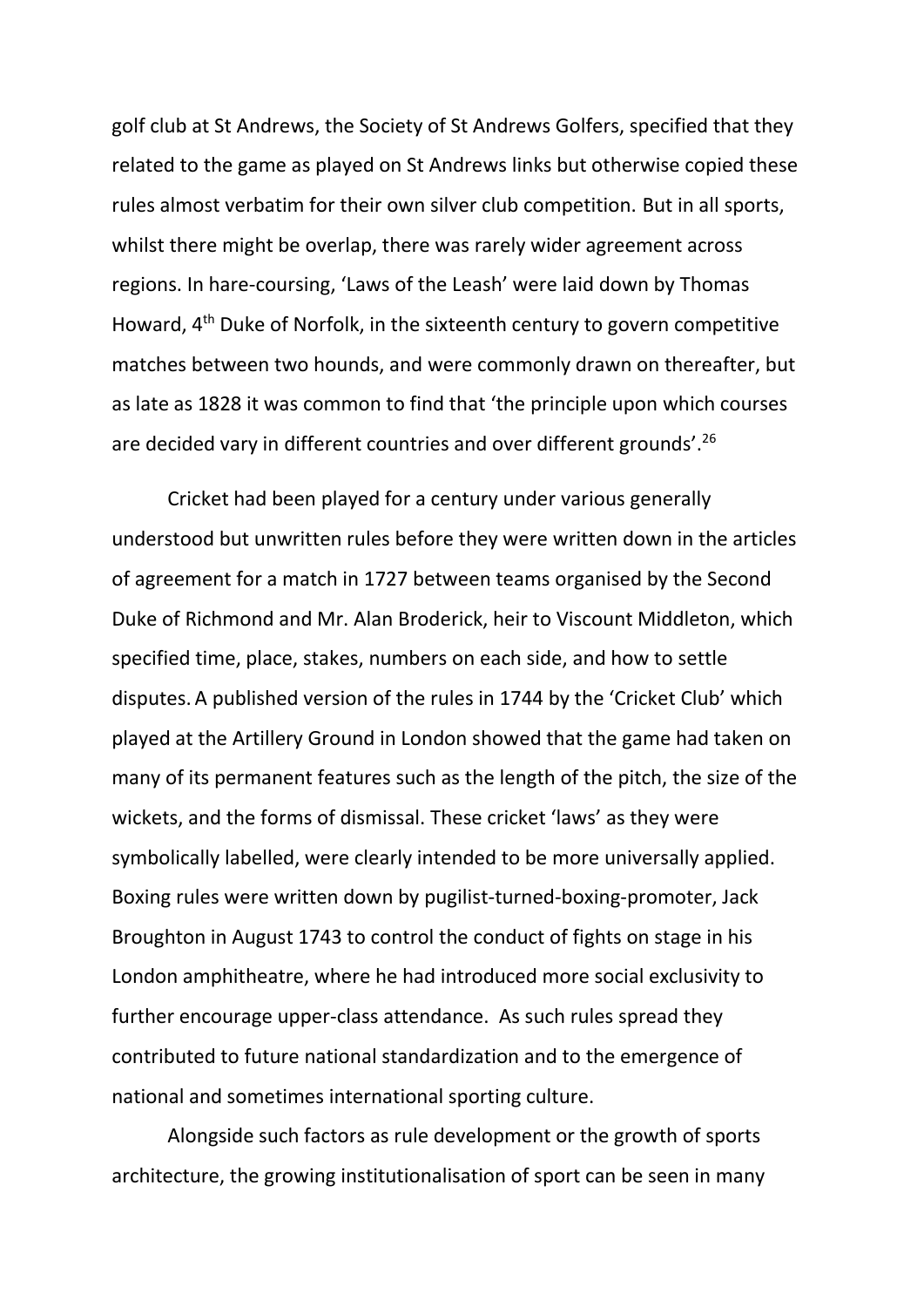other dimensions, from the still relatively small production of and international trade in sporting goods and equipment, to the many specialised teachers of sporting skills, coaches, trainers, referees, judges and grounds-men (another manifestation of the modern) and the growth of early forms of sports reporting and advertisement. And though many sports had their roots in religious festivals, Sundays and other holy days, popular sports were often held then merely because this was traditionally time free from work.

## **Associativity**

Until recently relatively little attention has been paid to concepts of associativity, despite Johan Huizinga's early emphasis on the links between the play and associational elements of culture, and this provides a complementary way of looking at the period to that of Guttmann. <sup>27</sup> Early modern sport was institutionally connected to associational forms such as courts, municipal governments, academies and universities, since participants often gained social capital through playing sports together. In courts, for example, royal ball games and riding and shooting contests fostered socialisation and smoothed the negotiations of diplomacy. Hunting helped cement social relationships, and gifts of rabbit, venison, boar meat, fish or fowl were highly prized. As the eighteenth century private packs of fox-hounds hunted more regularly, they attracted followers, although in a social context where roles, performances and relationships were tacit but very clear. Highly formalised and regulated team games such as the Florentine *calcio*, played in Lent by two welladvertised named teams of twenty-seven men (gentlemen, *signori* and princes), dressed in coloured silk, helped build associational bonds.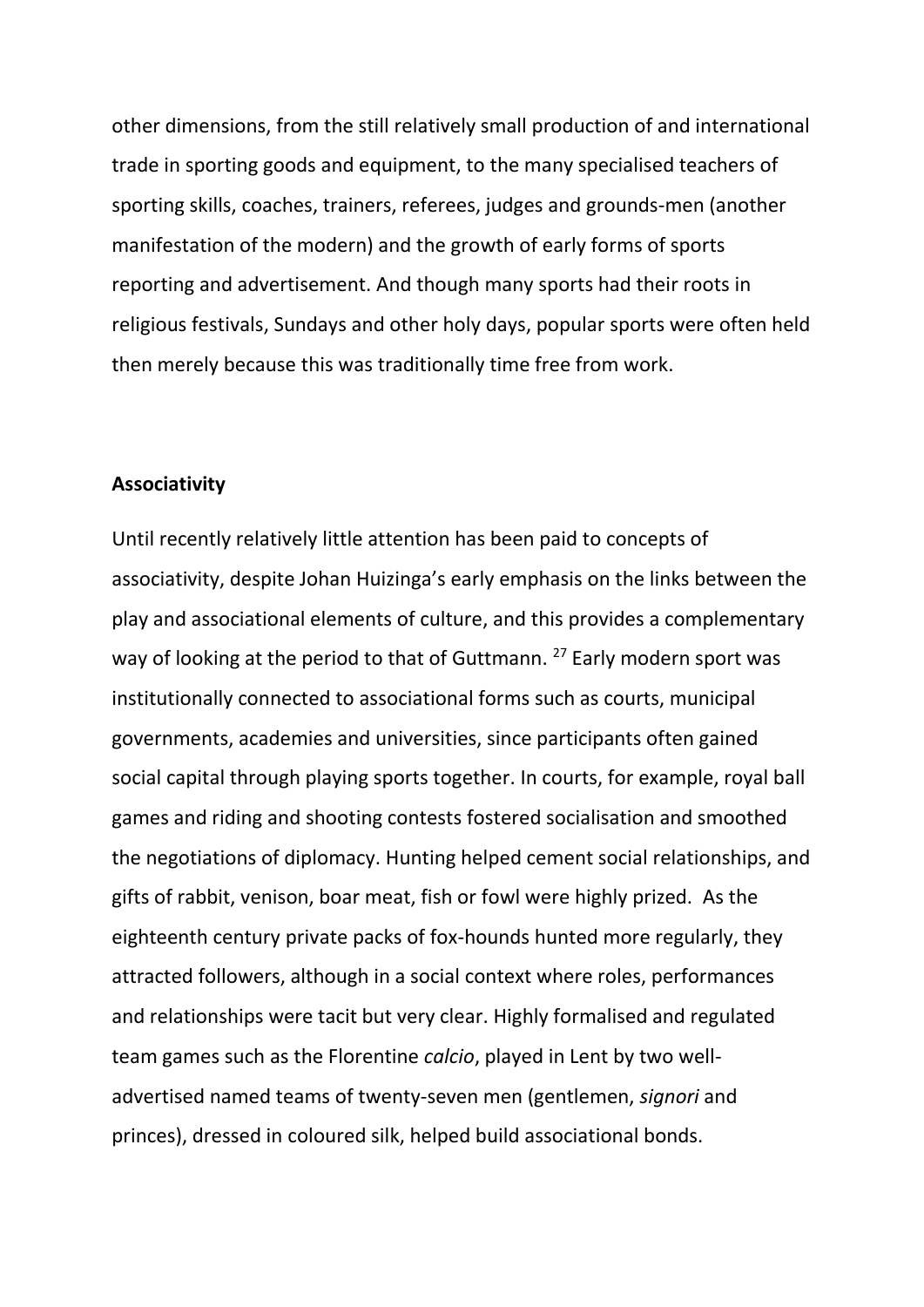In towns, an early example of sporting associativity was provided by the societies associated with military training, such as fencing clubs, or the archer and crossbow guilds of Flanders, popular in society and encouraged by the dukes of Burgundy. There was stress on associational life as much or more than sport, and their annual meals strengthened their unity through commensality. These guilds were an important part of regional festive networks, holding competitions across the Low Countries and northern Germany. They could last weeks and involve hundreds of fully armed competitors. The shift to handguns saw similar shooting confraternities, such as the Guild of St George in London. Such societies and clubs wrote their own rules and ensured members followed them. Brotherhoods, fraternities, corporations, and clubs practicing elements of equality in organization and in sport were common in much of Europe in the sixteenth and seventeenth centuries

From the late seventeenth century onwards it was a new form of associativity, the voluntary associations and clubs formed by the elite and upper middling groups, which slowly aided the construction of sporting culture. Indeed, Szymanski locates the origin of English sports, for example, in eighteenth-century associativity, not in nineteenth-century industrialization.  $^{28}$ British historiography on club formation has tended to under-emphasise the eighteenth-century growth of sports associativity, partly through using inappropriate modern notions of the sports 'club'. Staying at taverns and inns, town or country house or hunting lodge for annual race weeks, or for hunting, cockfights or coursing, for example, was common and fostered shared sporting interest. Such association was informal, seasonal or short-lived and left little historical trace. The few *formal* eighteenth century 'clubs' doing more 'modern' sports were largely but not entirely organised by the better, not the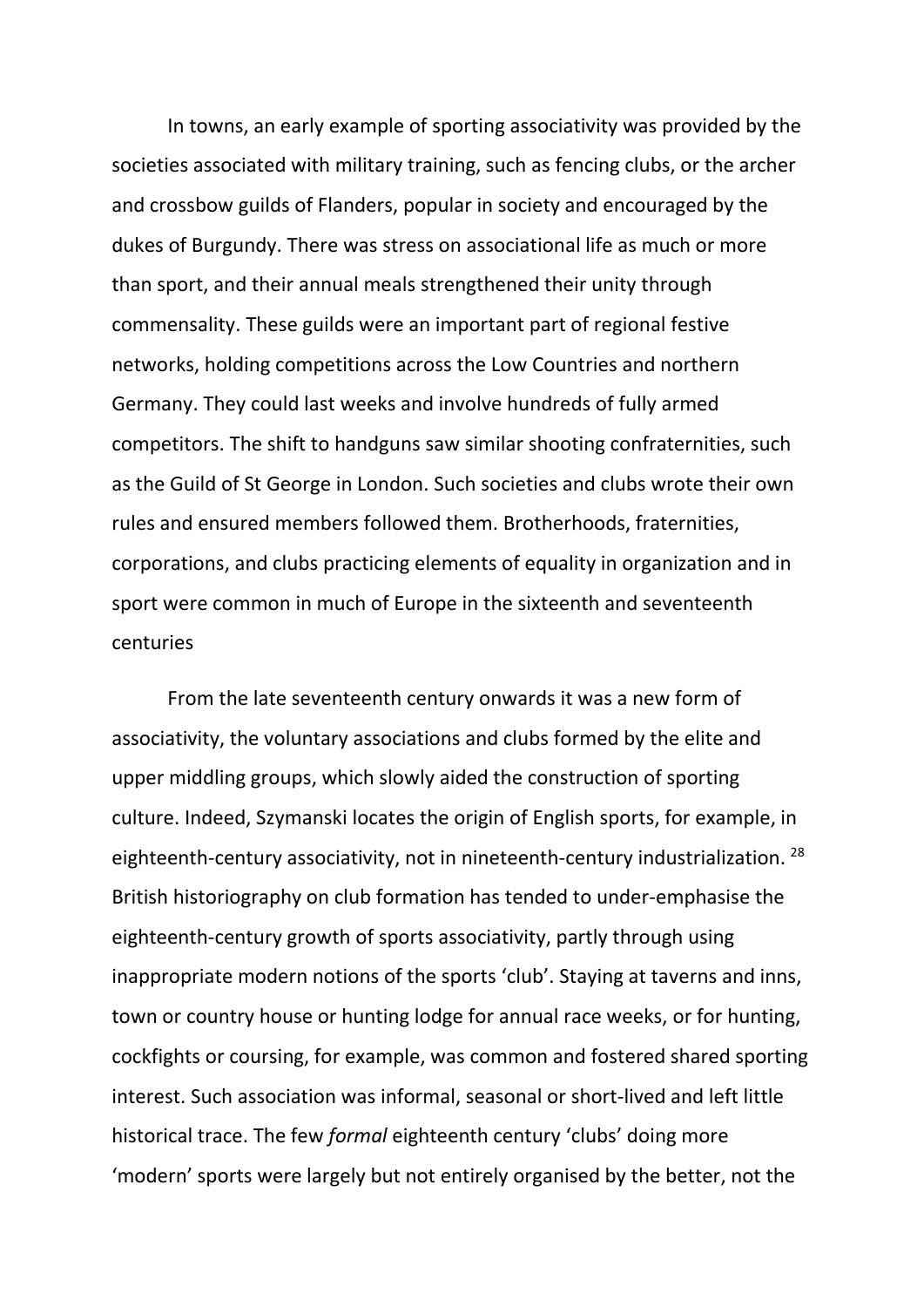middling sort. Unlike the French nobility who spent their time at court, the British nobility divided their time between country estates, county towns for assize attendances and the metropolis, so had more opportunity for different sporting involvements. London, with its dynamic economy, stimulated sport's growth. In cricket, popular in London, surrounding towns and the rural south, there are teasing references to club formation from early in the eighteenth century. A team from the Punch Club Society were playing by 1718; the Duke of Duke of Richmond had 'his club' in 1728, by 1744 the 'Cricket Club' played at the Artillery Ground, the Star and Garter Club had the Prince of Wales, and in the 1750s the famous Hambledon Club was formed. The Marylebone Cricket Club emerged in 1787 out of White's Conduit Club, a meeting place for aristocratic players and supporters of the game, and issued its first set of cricket rules in 1788.

In horseracing, though historians have conventionally dated the formation of the Jockey Club to circa 1750 at London's Star and Garter Club, there are several references to a Jockey Club with meetings in William's Coffee and Chocolate House in St James in the 1730s. As early as 1729 'the Jockey Club' which consisted 'of several noblemen and gentlemen' were invited 'to meet one day next week at Hackwood, the Duke of Bolton's seat in Hampshire, to consider of methods of the better keeping of their respective strings of horses at Newmarket'. <sup>29</sup> The Maryland Jockey Club**,** founded in Annapolis in 1743, a club dedicated to horse racing, and the oldest known sports club in America, was presumably emulating the English model, and similar clubs developed in South Carolina, Virginia, and New York around the same time.

Coursing clubs only emerged towards the end of the eighteenth century. Swaffham Coursing Club in Norfolk was formed by George Walpole, 3rd Lord Orford, in 1776, initially with twenty-six members, each naming their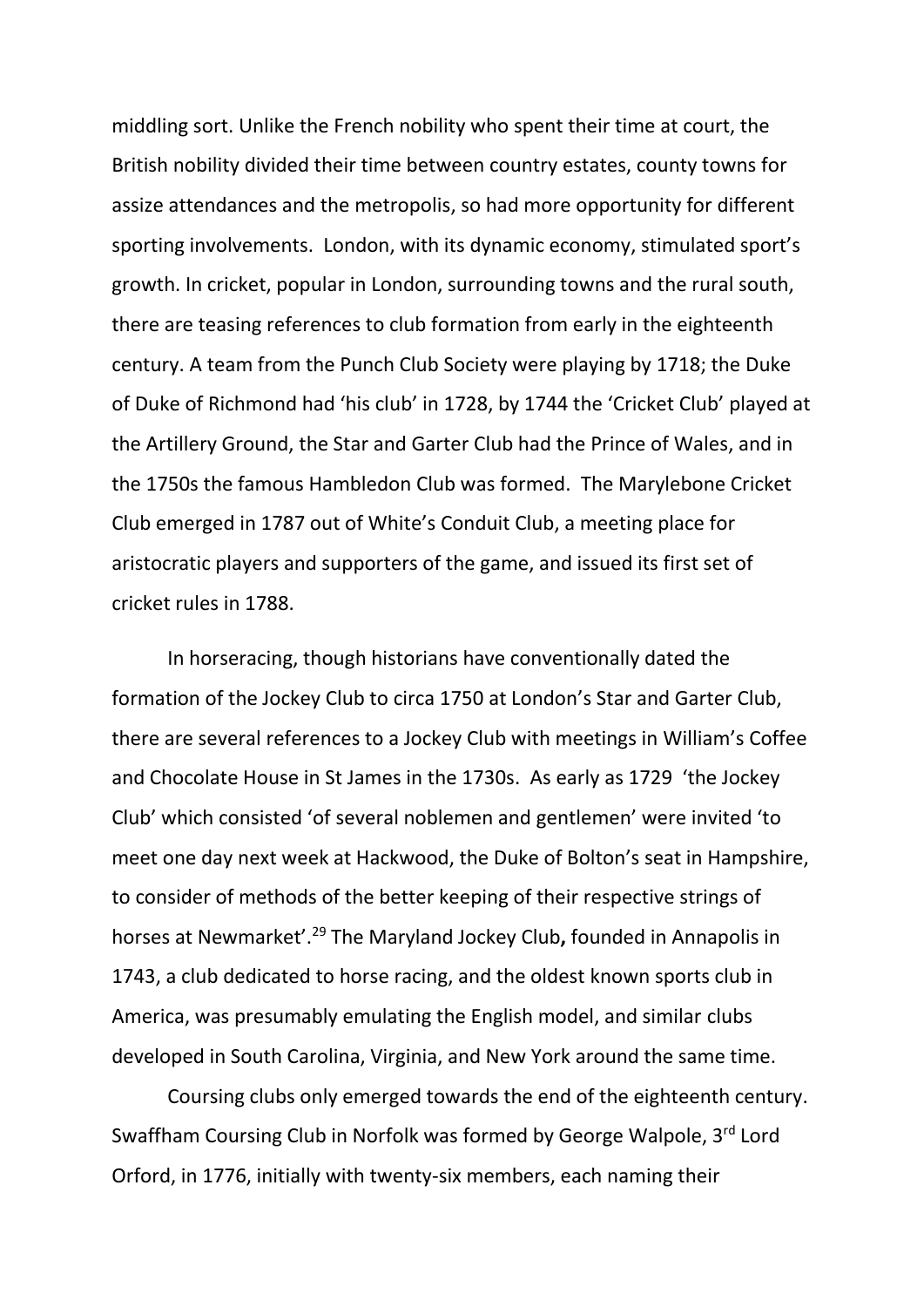greyhounds after a different alphabet letter. Ashdown Park Club was founded by Lord Craven in 1780 and Yorkshire's Malton Club in 1781, initially with twenty members.

Sometimes associativity formed round a club, but more commonly round an occasion at a particular place. During the Renaissance the evidence of decoration, paintings, maps and guides all show that specialist areas for sporting play had been created in and around major cities. There were tiltyards for jousting; central, nearly rectangular Italian public squares; more irregular playing spaces alongside rivers or outside the walls; churchyards, racecourses, training areas and shooting ranges. Specialist sporting architecture was also being created: indoor riding arenas, temporary bull rings in Spain, bear and bull baiting arenas in London ball courts, cockpits, bowling greens, inns and taverns, while it has been argued that sports buildings erected specifically for ball games at this period 'represented a genuine innovation'.<sup>30</sup> There were game parks, chases and forests in the countryside, which required highmaintenance, expensive game management; kennels and stables at country houses and hunting lodges. Access to such space marked out and maintained the hierarchy sustaining social and gender order, as enclosure put pressure on common land.

# **Change and continuity**

Elite court sport changed over time. Tennis was the dominant indoor elite game in the seventeenth century, spreading right across Europe, and especially popular in France, but by the early eighteenth century was starting to seem too strenuous. *Calcio* remained popular in Florence through the seventeenth century but thereafter the elite participated less and events were held more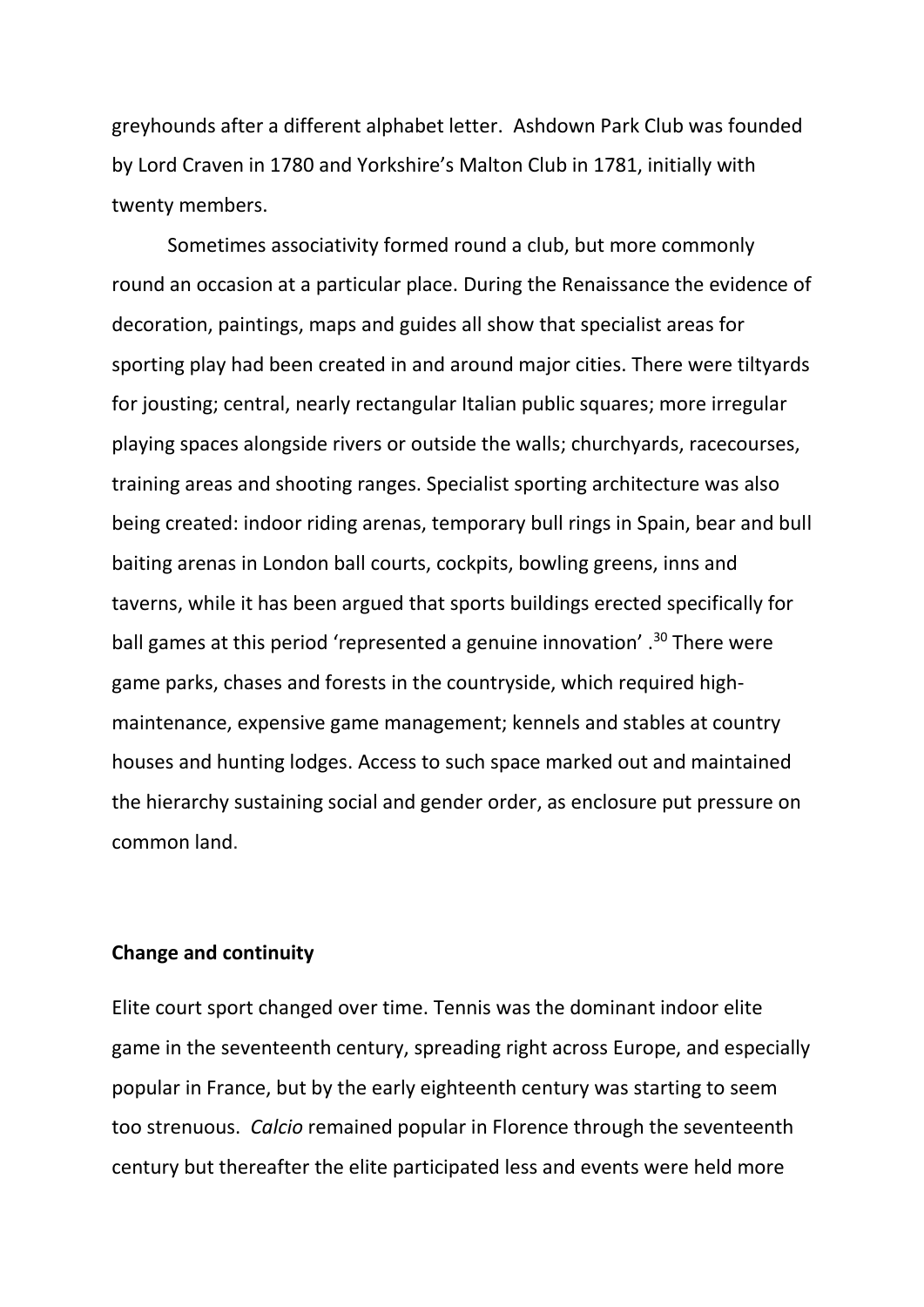irregularly. Other activities such as dressage, epee fencing and military exercise were also becoming minority pursuits. In part this may have been due to increasing reluctance by gentlemen to subject themselves to physical danger, or perhaps simply to changes in fashion.

Certainly hunting continued for those with forest available. There were substantial elements of continuity in hunting across *Ancien Regime* France, Britain and elsewhere, at least until the French Revolution took land away. Hunting provided a rite de passage into elite culture, and offered pleasure, mental stimulation, exercise or relaxation depending on the activity, close links to nature, dogs and horses, sacrificial and ritual elements, as well as food for the table. At the same time there were changes. Some are relatively easy to explain, others less so. For example, as deer in Britain became hunted out and stocks more difficult to maintain there was a decline in deer hunting and a shift towards fox hunting, formerly a more functional plebeian pastime. Propertied society was often devoted to falconry until the late seventeenth century, but then declined in Britain though not in Holland and Germany, from some combination perhaps of loss of social cache, increased costs, a shortage of hawks, gentlemen's shift to use of sporting guns or competing sports.

By the eighteenth century less strenuous sports such as cricket, horseracing or golf became increasingly popular in Britain. They offered entertaining, enjoyable open-air opportunities for socialisation, and for social and political rivalries to be enacted peacefully. For much of the early modern period golf remained largely a sport for Lowland Scottish nobility and gentry, though by the mid-eighteenth century bankers, physicians, merchants and others from the urban elite of Edinburgh were also playing. Cricket's heartland was largely around London and in areas of pasture, cloth-making and dairying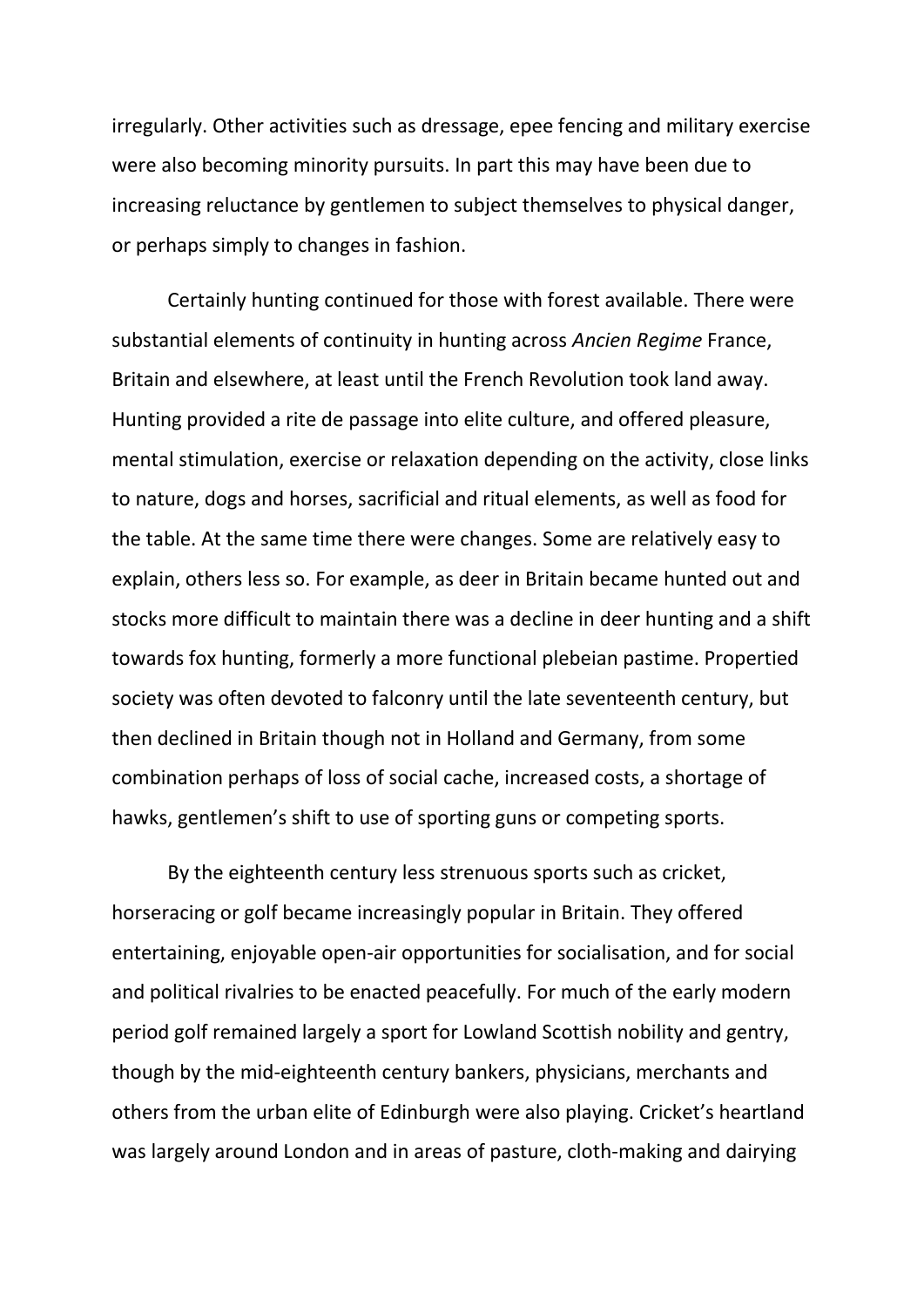in the south-east, but it was becoming a major sport by the mid-eighteenth century and spreading north.

Activities such as horse racing, cock-fighting, hunting or hare-coursing were all sports where greater wealth and access to greater expertise, either personal or bought in, could help assert hierarchical position, gain reputation or win substantial sums of money without being in any personal danger. Gambling on animals took away the personal risks associated with jousting, a duel or warfare, but still entailed powerful vocabularies of emotion and sentiment: the thrill of risking one's money, the exhilaration of a win, the despair of a loss, especially when 'deep play' was involved. Towns such as Chester, York, Salisbury or Lanark were already organising race meetings in the later sixteenth century. James I established Newmarket as a hunting and racing retreat, and Charles I made it Britain's turf centre, making racing socially popular. By the eighteenth century many towns in Scotland, England and America were raising funding to encourage greater attendance of the better sort.

Elite sporting life changed fastest in Britain, largely because of the eighteenth-century consumer revolution and commercialization of material life. Sport offered extensive opportunities to make money. The 'better sort' was becoming rapidly wealthier, variously through mercantile, industrial, military or overseas investments, stock-market speculation, or income from agricultural and mineral holdings. Investment was risky but potentially highly profitable. Unsurprisingly, betting soon developed a competitive market economy on a smaller scale. For some of the better off, betting, like emergent capitalism, demonstrated competitive skills, ruthlessness, self-interest, chauvinism, confidence in judgement, and enjoyment of risk. Gambling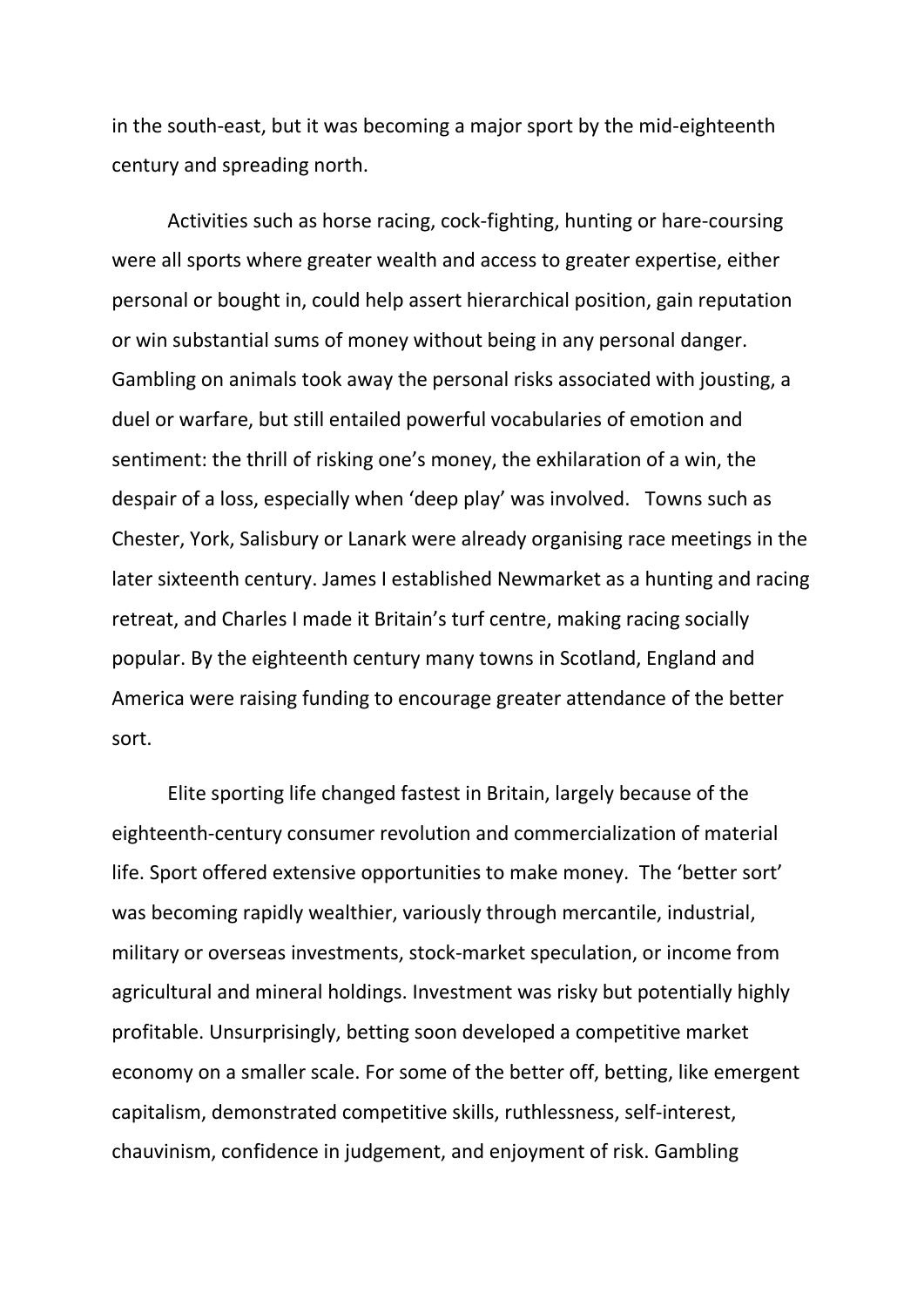became a symbol of excessive consumption, wealth and time for leisure. Sporting events like horse-racing, pugilism and cricket were among the first leisure activities to encourage such betting. This in turn helped change these sports into more specialized, complex commercial enterprises. Poorer working men were increasingly paid to act as jockeys, pugilists or cricketers to help win the bets of the better sort.

Magisterial social control over lower order games such as football or bowls might be exercised when longbow practice at butts was still taken seriously in some but not all English towns in the early 1500s but these games expanded again as archery declined by the 1560s, whether from bow supply problems, alternative sports, opposition to its Sunday use, longer working hours, poorer diets or the shift to handguns (all contemporary explanations) is unclear. Continental town organisations shifted to handguns even earlier.

Popular sport continued to have substantial regional and national differences, which often remained part of communal or festive culture: hurling in Cornwall, *cnapen* in Wales, shinty in the Scottish Highlands. Activities such as football, foot-racing, various ball sports, hunting, throwing stones or quoits, wresting or boxing, might well be found in various forms across Europe.<sup>31</sup>

The impact of social control was clearly sometimes a factor in change, a view strongly stressed by some historians. <sup>32</sup> In Picardy popular culture was largely suppressed by an absolutist state and reformed Catholic Church between 1600 and 1789. In Britain, in the later 1700s, in many market towns, magistrates were intent on improving public order, reduce uninhibited behaviour and damage to property and facilitate commercial trade and street passage. They tried, often with much success, to suppress town centre sports formerly central to popular culture, such as bull and bear baiting, annual street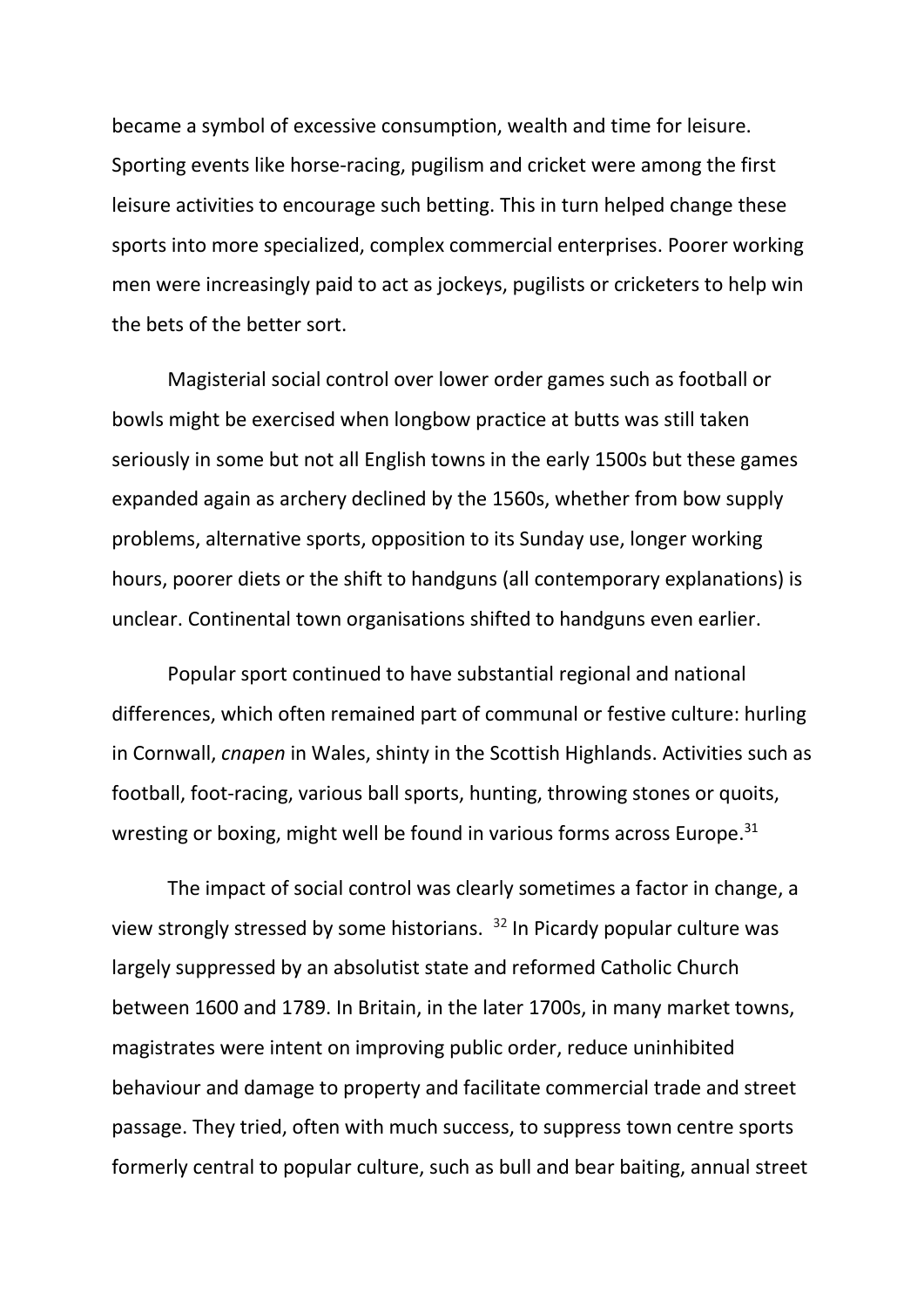football matches, or throwing at cocks. In many towns these disappeared, in others they moved to the outskirts.

Combat sports brought together rich and poor to watch. In early eighteenth century London wrestling fell from favour and was replaced by more commercial forms of sword, staff and cudgel fighting displayed in amphitheatres. As elite tastes changed, leisure entrepreneurs like Broughton increasingly foregrounded working-class pugilists, encouraging elite patronage and betting. Cockfighting was a cross-class sport across England through the seventeenth century and beyond, but by the later eighteenth century it remained popular largely in northern England. Owners gained vicarious selfvalidation and gambling thrills, while large, largely male crowds, of mature age and across the social scale usually paid 'pit money' for entrance, with prices varying with distance from the pit.

There is much we still do not know about early modern sport and exercise. We know little about the 'middling sorts of people' and their affinities and behaviour in sporting terms. There are difficulties in defining their membership and identity, even in terms of wealth distribution, local officeholding and material culture. In England, outside London, for example, there was little concept of a middling group before 1700, and it only then spread slowly to the major towns. Women's sport likewise largely remains an unknown quantity. As when sport reflected martial skills, elite women's role was still often that of spectator. However aristocratic women could take part in tennis, and female monarchs and their companions often rode with little apparent difficulty. Queen Elizabeth 1, for example, reputedly enjoyed coursing and rode out deer hunting with a few friends. She also was a noted archer. Noble women took up falconry too, using merlins flown at snipe and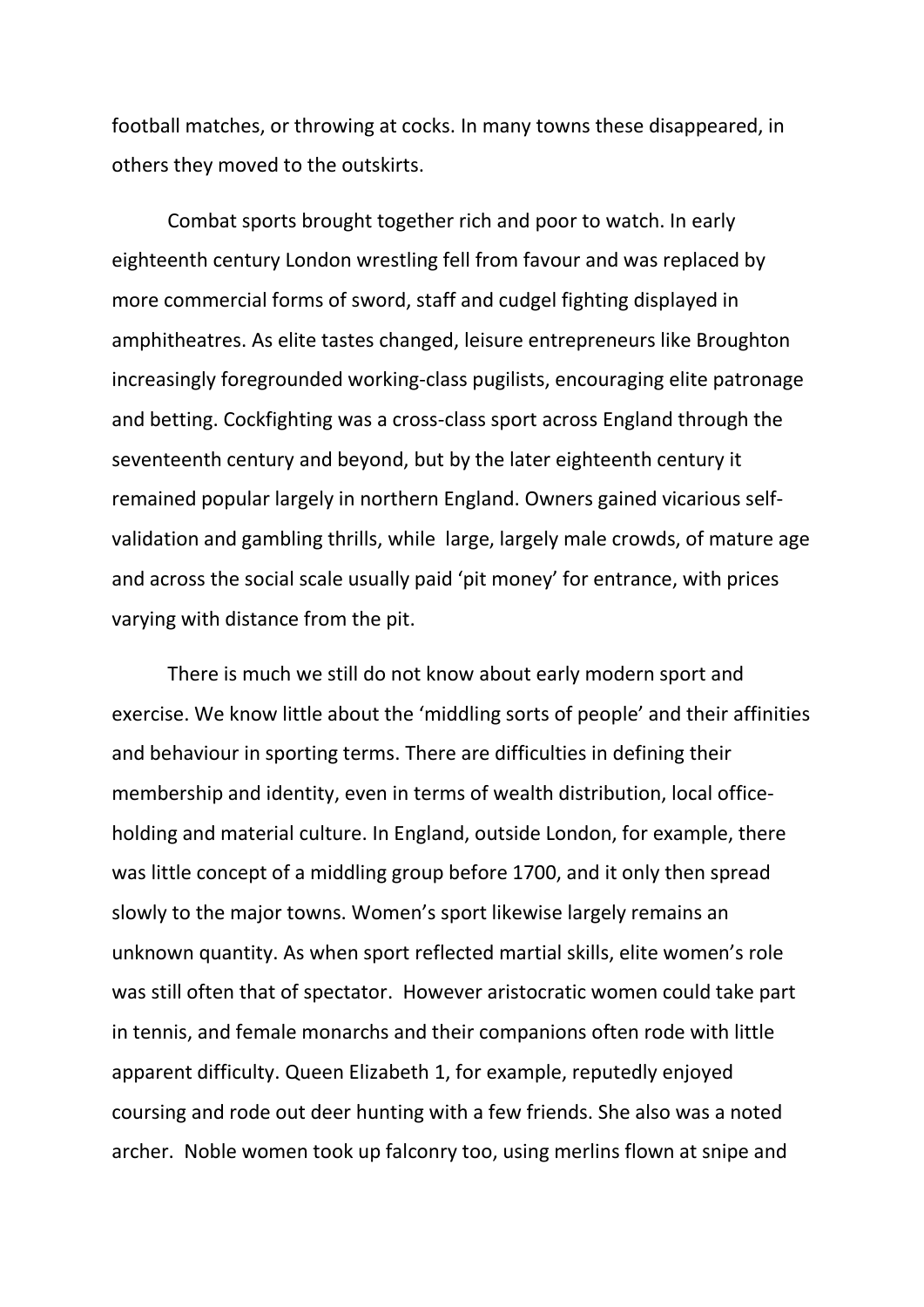larks. For plebeian women, festivals, times of carnival, with their inversions of the power structure, and commercial sport sometimes offered opportunities for them to participate. Currently our knowledge is largely confined to the later eighteenth century. <sup>33</sup> We still lack a comprehensive study of the sporting life and culture of the various social groups, contextualised in terms of social, economic, political, and urban developments. Different societies moved in different ways and in different trajectories to take up more consistently *some* of the major characteristics of modern sport, which might be praised or reviled in different contexts. It is already clear however, that recreational and competitive physical pursuits were ubiquitous amongst all social groups and in all countries despite minority opposition. Sport was a key part of cultural life, and the early modern period played a crucial role in its growth.

1

<sup>1</sup> Kasuhiko Kusodo, 'PH Mair (1517-79): A Sports Chronicler in Germany', in *Sport and Culture in Early Modern Europe* ed. John McClelland and Brian Nerrilees, Toronto: CRRS publications 2009 pp.339-355.

<sup>2</sup> See Joseph Strutt, *Sports and Pastimes of the People of England* (London: Methuen, 1801). For a perceptive critical review, see Agata Mackow*, Joseph Strutt as a Writer on the History and Folklore of Sports* (Poznan, Poland: Wydawcy, 2008).

<sup>&</sup>lt;sup>3</sup> Elaine McKay "For refreshment and preservinge health': the definition and function of recreation in early modern England' *Historical Research*, vol. 81, no. 211 (February 2008) pp52-74.

<sup>4</sup> See Keith Thomas, *Man and the Natural World: Changing Attitudes in England, 1500 – 1800* (London: Allen Lane, 1983) 25.

<sup>5</sup> Simon Gunn, 'Archery Practice in Early Tudor England', *Past and Present* 209, (2011), pp, 53-81

<sup>6</sup> David Underdown, *Revel,Riot, and Rebellion: Popular Politics and Culture in England, 1603 – 1660* (Oxford:Clarendon Press, 1985). See also Dennis Brailsford, 'Puritanism and sport in seventeenth century England', *Stadion* 1, 2 1975, 316-330; Nicholas McDowell, 'The stigmatizing of Puritans as Jews in Jacobean England: Ben Jonson, Francis Bacon and the Book of Sports controversy', *Renaissance Studies* 19, 3 (2005) pp. 348-363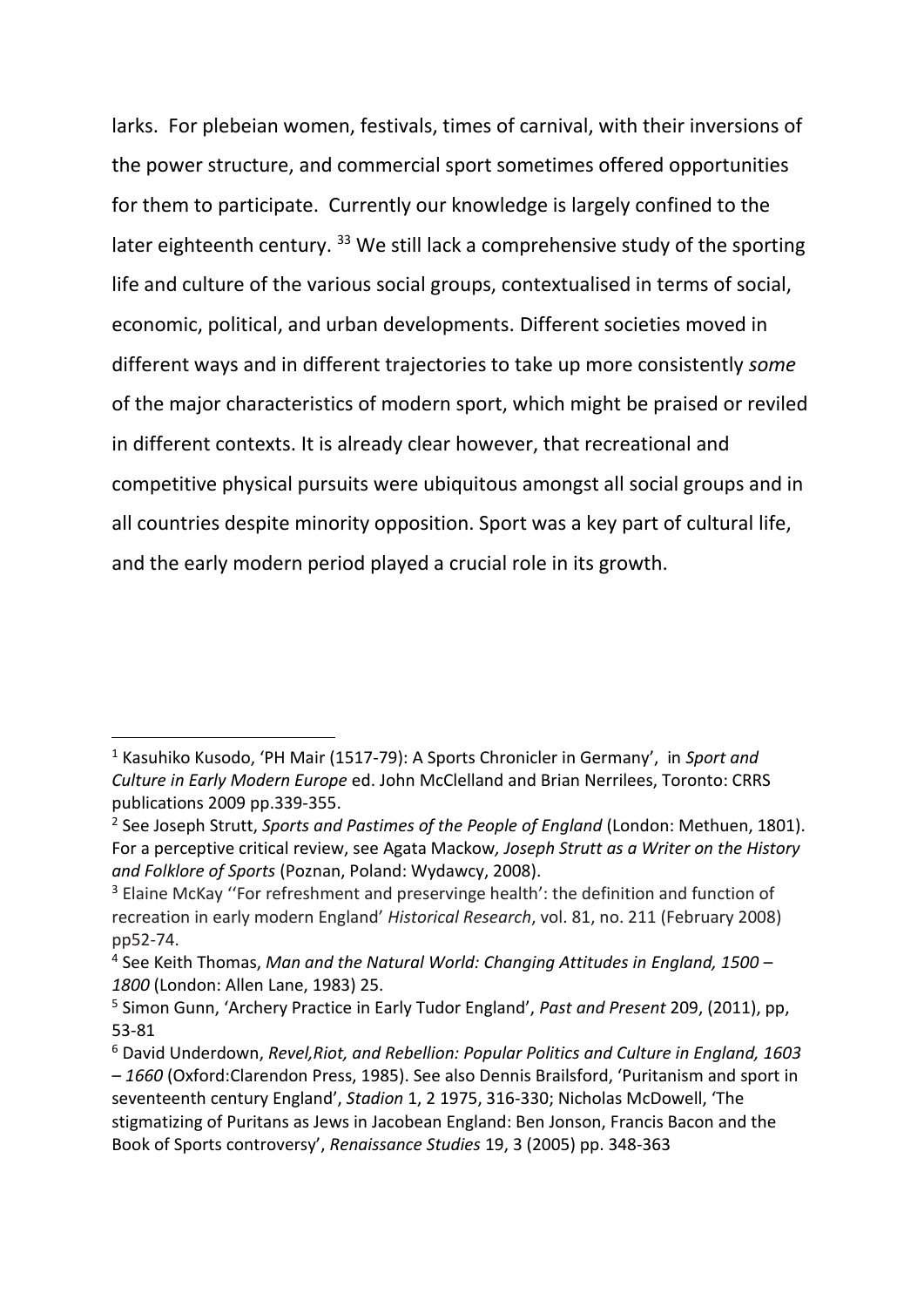<sup>7</sup> Gregory M. Colon-Semenza, *Sport, Politics, and Literature in the English Renaissance*, Newark: University of Delaware Press, 2003.

<sup>8</sup> March 31, 1654, ["An Ordinance for Prohibiting Cock-Matches,](http://www.british-history.ac.uk/report.aspx?compid=56534)" in *Acts and Ordinances of the Interregnum, 1642-1660* (London, 1911; British History Online): 831.

<sup>9</sup> Philip Stubbes *The Anatomie of Abuses* London 1583, sigs L2 to L4V

<sup>10</sup> Allen Guttmann, *From Ritual to Record: The Nature of Modern Sports* (New York, Colombia UP, 1978); Allen Guttmann, *Sports: The First Five Millenia* (University of Massachusetts Press, 2004) pp 4-5

<sup>11</sup> Guttmann, *From Ritual to Record*, p. 172.

1

<sup>12</sup> Susan Brownell, 'Thinking Dangerously: the person and his ideas', in Henning Eichberg, *Body Cultures: Essays on Sport, Space and Identity* London: Routledge, 1998 pp. 22-46, esp. pages 28-9.

<sup>13</sup> Alan Houston and Steve Pincus (eds) *A Nation Transformed; England After the Restoration* (Cambridge: CUP, 2001).

<sup>14</sup> *Sports History Review* 32, 2 (2001) contained critiques by Doug Booth, Susan Brownell, Colin Howell and Gerd von der Lippe and a critique and 'laconic reply' by Guttmann. See also Richard Guilianotti, *Sport: A Critical Sociology* (Cambridge: Polity Press 2005), pp. 22-5.

<sup>15</sup> John Marshall Carter and Arnd Kruger (eds), *Ritual and Record: Sports Records and Quantification in Pre-industrial Societies* (Westport Conn: Greenwood Press, 1990). <sup>16</sup> John McClelland, *Body and Mind: Sport in Europe from the Roman Empire to the Renaissance*(Abingdon: Routledge, 2007).

17 McClelland, *Body and Mind,* p.132.

<sup>18</sup> Arnd Kruger, 'Which associativity? A German answer to Szymanski's Theory of the Evolution of Modern Sport', *Journal of Sport History*, 35, 1 (2008), p.40.

<sup>19</sup> Peter Burke, 'The invention of leisure in Early Modern Europe', *Past and Present* 146 (1995), p.149

<sup>20</sup> Wolfgang Behringer, 'Arena and pall mall: sport in the early modern period', *German History* 27.3, (2009), pp.331, 357

<sup>21</sup> Behringer, 'Arena and pall mall'**. Alan Tomlinson and Christopher Young, 'Towards a New History of European Sport'** *European Review* **19 (2011), 487-507.**

<sup>22</sup> Joachim K. Rühl, "Regulations for the Joust in Fifteenth-Century Europe: Francesco Sforza Visconti (1465) and John Tiptoft (1466)," *International Journal for the History of Sport* 18 (2001): 193-208. Joachim Ruhl, 'A Treasure Trove: one of the four originals of the Tournament Regulations of Heilbronn, 1485' *in Sport and Culture in Early Modern Europe* ed McClelland and Merrilees, pp.145-182

<sup>23</sup> Antonio Scaino,*Trattato del giuoco della palla*, Venice, Quattro Venti, 2000

<sup>24</sup> Giovanni Bardi, *Discorso sopra il giuoco del calcio Fiorentino* (Florence: Giunti, 1580). See William Heywood, *Patio and Ponte: An Account of the Sports of Central Italy from the Age of Dante to the XXth Century* (New York: Hacker Art Books, 1969.

<sup>25</sup> Mark Fortier, *The Culture of Equity in Early Modern England* (Aldershot, Aldgate, 2005).

<sup>26</sup> Thomas Goodlake*, The Coursers' Manual or Stud Book,* Liverpool: Whittaker, 1828, p.xx.

<sup>27</sup> Johan Huizinga*, Homo Ludens: A Study of the Play Element in Culture* Boston Beacon Press 1944.

<sup>28</sup> Stefan Szymanski, 'A Theory of the Evolution of Modern Sport', *Journal of Sport History* 35 (2008) p.4